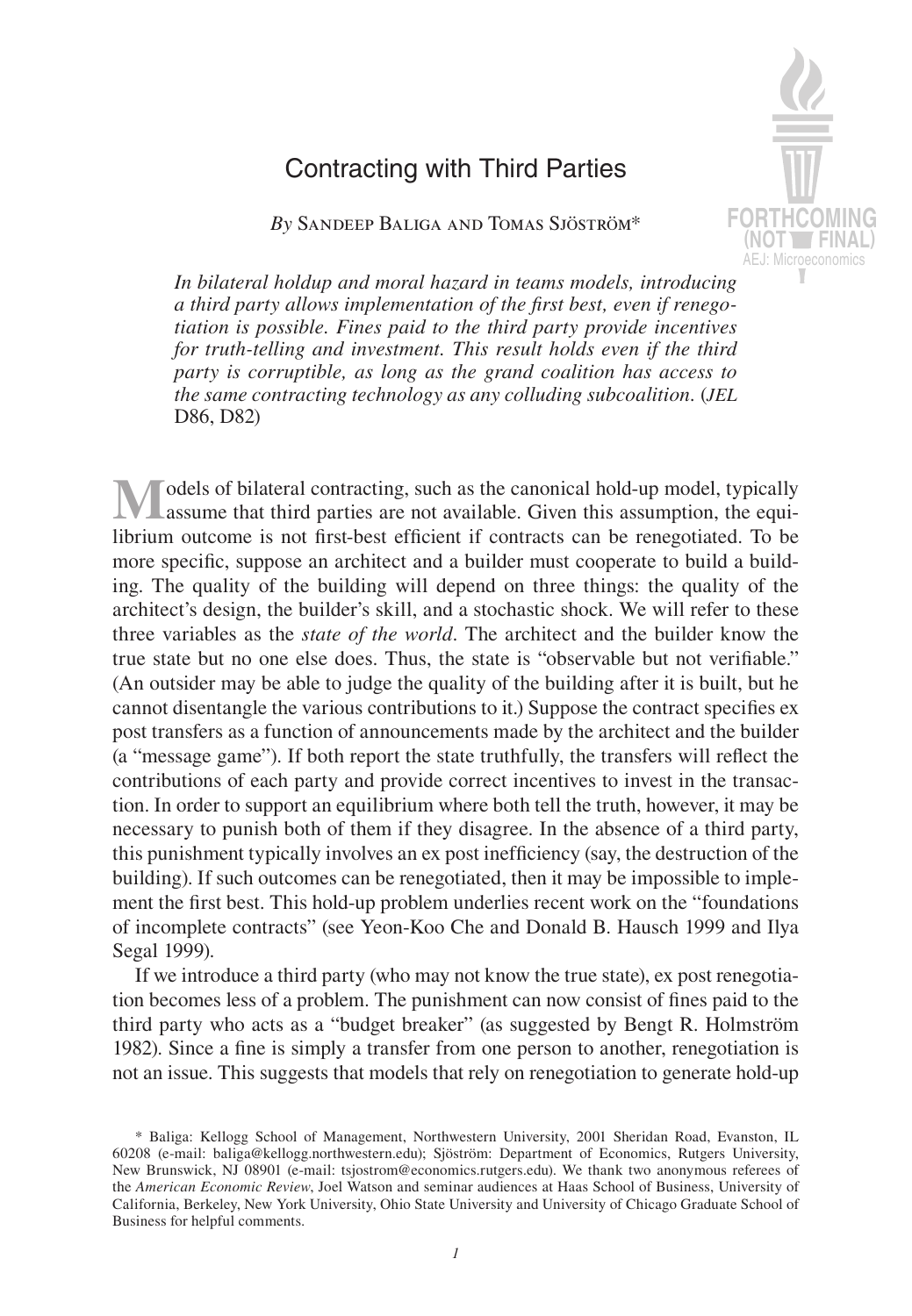problems may not be robust to the introduction of third parties. In the literature, the "third-party solution" has been dismissed by arguing that it requires the third party to be completely honest and incorruptible (see Oliver D. Hart and John H. Moore 1988 and Hart 1995, 79–80). A corrupt third party might side contract with the builder to extract a fine from the architect. However, in this paper we show that in COMING builder to extract a fine from the architect. However, in this paper we show that in COMING two important contracting models—the buyer-seller model and the moral hazard in FINAL) teams model—it is possible to design the original contract so that no side contracting occurs in equilibrium and the first-best outcome is implemented.

The original contract regulates the relationship within the grand coalition (consisting of the two original agents plus the third party). A subcoalition can collude by signing a side contract. In the previous literature, two polar cases can be distinguished. Much of classical contract theory and mechanism design considered the polar case where side contracting is impossible. More recently, the opposite polar case of "perfect side contracting" has been considered. For example, Hart and Moore (1988, footnote 20) put no restrictions on the ability to side contract. The colluding parties can in effect "merge" and thus collude perfectly. But the two original agents, the buyer and the seller, cannot solve their hold-up problem by an unrestricted merger.

In this article, we consider a case that is intermediate between the two polar cases of no side contracting and perfect side contracting. Our starting point is that all coalitions should have access to the same contracting technology. This will be referred to as the symmetry assumption.<sup>1</sup> Symmetry requires that side contracting is subject to the same constraints as the original contract. A recent literature develops this approach, including Jean-Jacques Laffont and David Martimort (1997, 2000), Baliga and Sjöström (1998), Dilip Mookherjee and Masatoshi Tsumagari (2004), Gorkem Celik (2007), and Gregory Pavlov (2006). All of these papers build on the seminal work of Jean Tirole (1986).

The original contract is supervised by an original judge who collects messages from the agents and orders both "real" actions and transfers of money. The "judge" is impartial and incorruptible and may not be an actual person but a computer program that collects inputs and selects an output. If it is a person, it can be a private arbitrator rather than a public official. Similarly, a side contract will be supervised by a supplementary judge who is similar to the original judge (and so is incorruptible and may not be a physical person).<sup>2</sup> It is important to specify precisely what a judge can observe, since this defines the verifiable information for the contract he supervises. Following Laffont and Martimort (1997, 2000), we assume any contract may use a message game to elicit unverifiable information from the contracting parties.

<sup>&</sup>lt;sup>1</sup> In reality, side contracts may be illegal and therefore harder to enforce than the original contract. We will show that the grand coalition can implement the first best in the symmetric case. A fortiori, the first best can also be implemented if side contracts are harder to enforce, since the harder it is to side contract, the easier it is to implement the first best.

<sup>&</sup>lt;sup>2</sup> Symmetry requires that all judges be identical copies of each other. We do not want to assume, for example, that a subcoalition can use an honest judge, while the grand coalition can use only a corrupt judge. A reasonable starting point is that all judges are incorruptible. If anything, intuition suggests that finding an honest judge might be more difficult for a colluding subcoalition than for the grand coalition.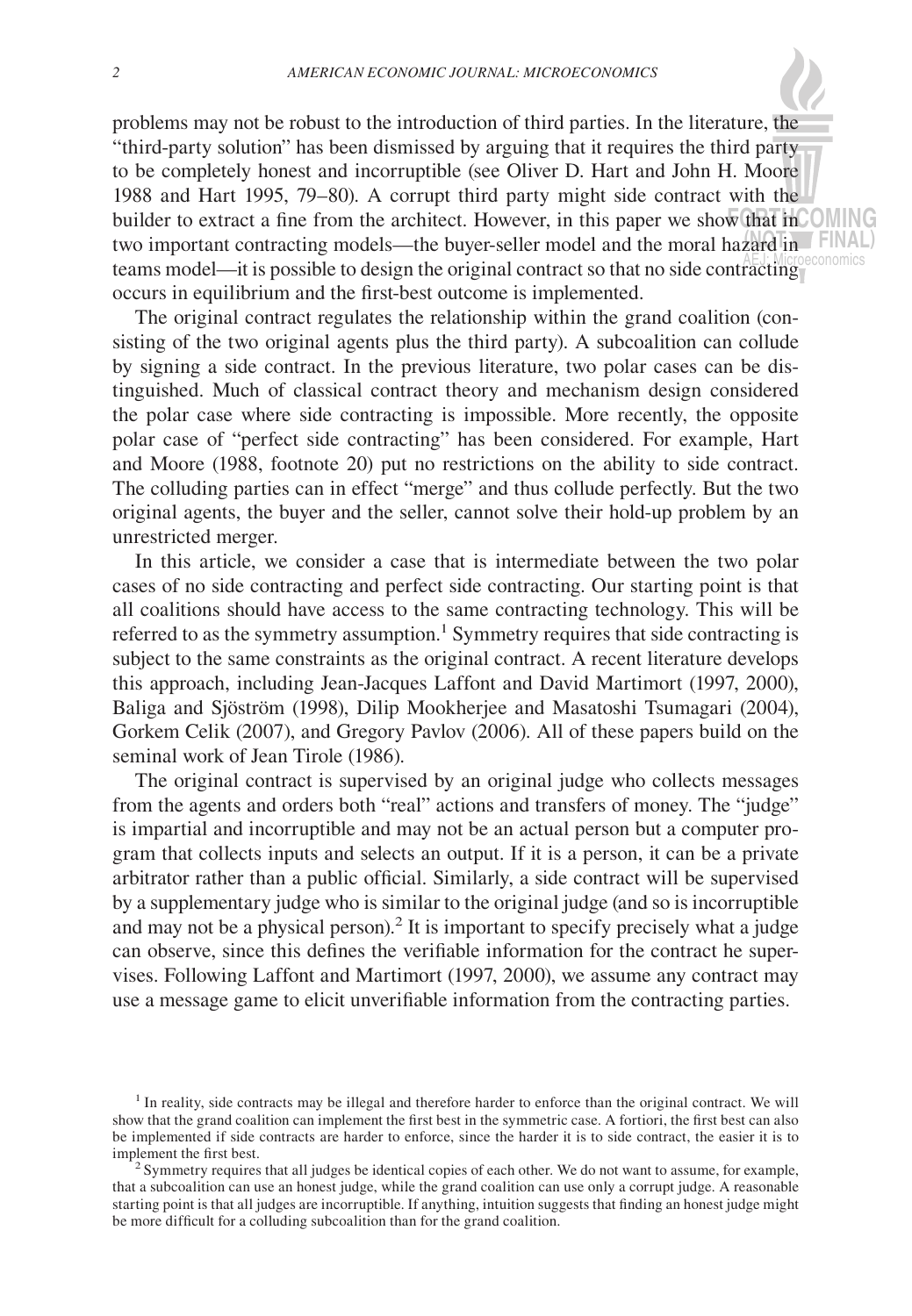All judges are limited by the informational constraints imposed by the physical and contractual environment. Real actions, such as a trade of commodities, are assumed to be observed publicly. Therefore, if the original contract implements a real action, then this real action is verifiable by any supplementary judge. This facilitates side contracting (and makes it harder to implement the first best). There are tates side contracting (and makes it harder to implement the first best). There are OMING two possible assumptions about collusive messages and side transfers: they might **FINAL**) be public and hence verifiable by the original judge, or secret and unverifiable by the original judge. The first case is trivial, because it is easy for the original judge to punish collusion if he can verify what the colluding parties are doing. In effect, this case is equivalent to the polar case of no side contracting studied in classical mechanism design. To make the problem nontrivial, side contracting must take place behind closed doors, unobserved by the original judge. Since the grand coalition should be able to use the same contracting technology as any subcoalition, the grand coalition also can use secret messages and side payments. The supplementary judge (or arbitrator) cannot use cameras or microphones to monitor the original proceedings. (Alternatively, except for the real action, the inputs and outputs to one computer program cannot be direct inputs into the other.) The important implication is that messages and cash transfers exchanged under the original contract are not verifiable by a supplementary judge and hence not contractible for a subcoalition.

Even though a supplementary judge cannot directly monitor the original judge's proceedings, there are two ways for information to leak from the original contract to the side contract. First, the supplementary judge may try to infer the original messages or cash transfers by observing which real action the original judge ordered. Second, although the original messages and cash transfers are not verifiable by the supplementary judge, they are observed by the colluding parties (who, after all, participate in the original proceedings). The supplementary judge may use a message game to extract information about things that are observed by the colluding parties but not by the judge.

The first type of information leakage can be prevented by the original contract. It suffices to make sure the real action specified by the original mechanism does not reveal messages or transfers. Our paper will show that the second type of information leakage is not a problem either. To see this intuitively, suppose the builder and the third party conspire to make the architect pay a fine to the third party, which the third party is then supposed to share with the builder. The side contract has to provide incentives for the builder to send a message in the original mechanism which triggers the fine, and for the third party to share the fine with the builder. By assumption, the messages and transfers exchanged under the original contract are observed by the builder and the third party, but they are not verifiable to the supplementary judge. So, suppose the side contract specifies a message game, where the builder and the third party agree to tell the supplementary judge what happened when the

 $3$  Hart and Moore (1988) argue that it might be impossible to outlaw collusion even if the side contracting is publicly observed, because the side contract might be so complicated that an outsider cannot understand its true (collusive) meaning. In this case, a symmetric treatment of all coalitions requires that the grand coalition also has access to this kind of contracting technology. It must therefore be possible for the original judge's court hearings to be incomprehensible to outsiders. This is equivalent to the case we are considering, where all contracting (original or collusive) takes place behind closed doors, unobserved by outsiders.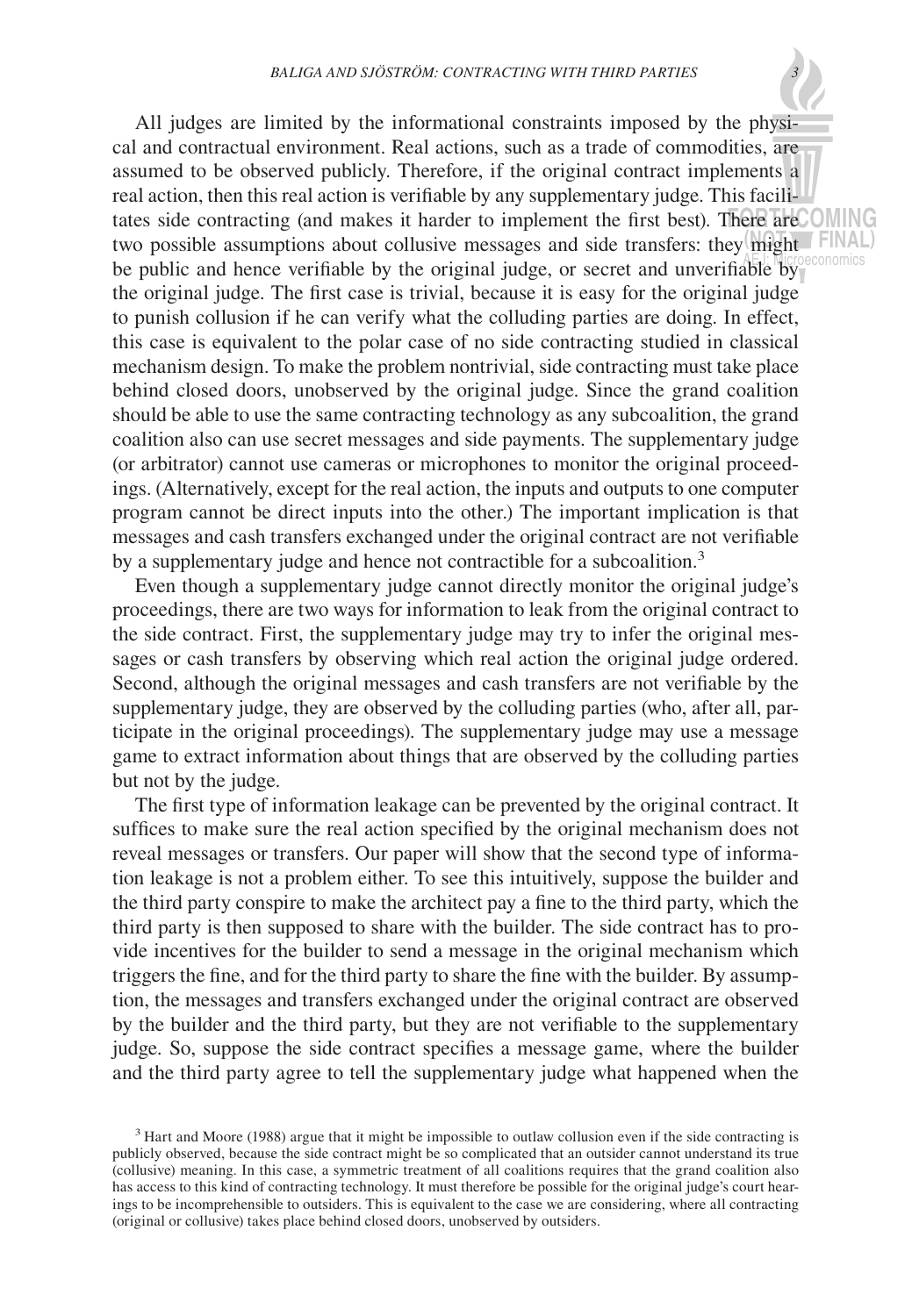original mechanism was played out. The supplementary judge then decides whether or not the third party should transfer a sum of money to the builder. However, the third party can always claim that the builder never sent the message, which would have triggered the fine, so no fine was paid. The supplementary judge has no direct knowledge of whether or not this is true because the original court proceedings. OMING knowledge of whether or not this is true because the original court proceedings OMING took place behind closed doors. Moreover, since past messages and cash transfers **FINAL** are not "payoff relevant" (assuming quasi-linear utility functions), there is no way for the supplementary judge to extract the truth of the matter. The fact that the original messages and cash transfers are "observable but not verifiable" puts severe constraints on the side contract, and indeed makes it impossible to enforce an agreement whereby the builder and the third party share any fine paid by the architect to the third party.

In the terminology of the implementation literature, "full implementation" requires that there are no undesirable equilibrium outcomes. If, on the other hand, there are both desirable and undesirable equilibrium outcomes, then the mechanism "weakly implements" the desired outcome. When the original contract is designed, the main difficulty is to ensure the existence of an equilibrium which produces a first-best, efficient outcome. Consequently, we begin by studying weak implementation. Once weak implementation is accomplished, full implementation is easy to accomplish as well. Indeed, there are many ways to destroy undesirable equilibria. For example, suppose we want to rule out an undesirable equilibrium where the builder and the third party collude against the architect. In such an equilibrium, the architect knows that he is being conspired against and that his payoff is likely to be low. (Each player has "equilibrium knowledge," i.e., knows which equilibrium is played.) But it is easy to include a message ("blowing a whistle") that the architect prefers to send if (and only if) he knows that the others conspired against him, thereby destroying the bad equilibrium.

We model side contracting in a fully noncooperative way, and we do not allow "coalitional deviations" or "mergers" outside the formal moves of the game. The agents propose and accept side contracts as part of an extensive form game, and we investigate the set of perfect Bayesian equilibria (PBE) of this game. In order to achieve weak implementation of the first-best outcome, we design an original mechanism which has an optimal PBE. No side contracting occurs along the equilibrium path. To support this PBE, we must ensure that, for any coalition and any side contract, there exists a continuation equilibrium<sup>4</sup> that would be bad for at least one member of the coalition. Suppose the builder and the third party can write a side contract that induces multiple continuation equilibria, one of which is bad for the builder. In the optimal PBE, if the third party were to propose this side contract, the builder would reject it, anticipating the outcome that is bad for him. Of course, the third party can propose any side contract, including complex contracts with integer games, etc. If he proposes a side contract that induces a unique continuation equilibrium, which is good for him and the builder, then the builder must accept it, and

<sup>&</sup>lt;sup>4</sup> Since side contracts are secret, outsiders do not know that a coalition has formed. By a continuation equilibrium, we mean the actions the agents plan to take, conditional on what they know.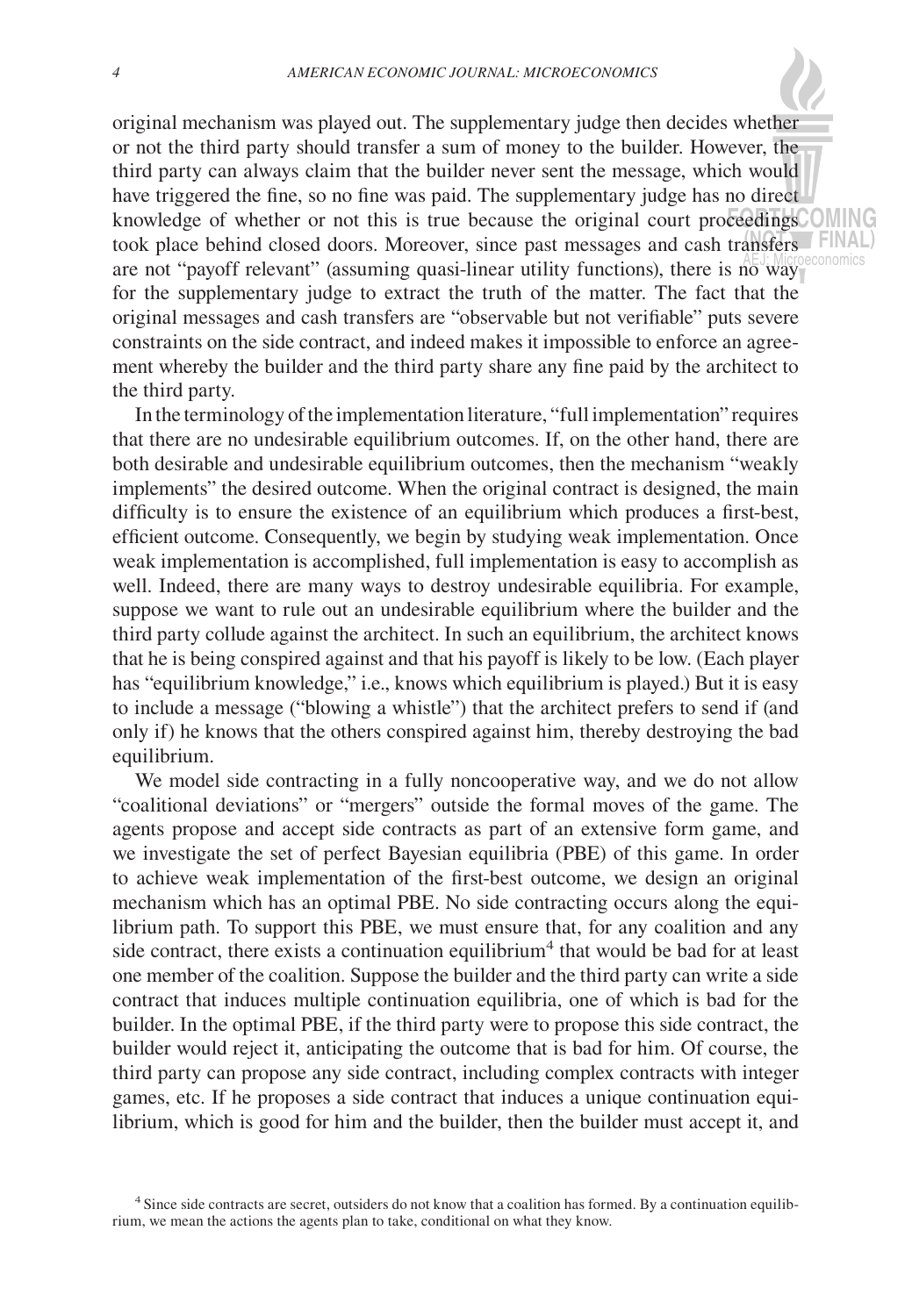the optimal PBE would collapse. More generally, a side contract can threaten the optimal PBE if and only if all continuation equilibrium outcomes are good for all members of the coalition. We show that no such side contract exists if the original contract is well designed.

Formally, we will show that any side contract induces a continuation equilib-COMING Formally, we will show that any side contract induces a continuation equilib-COMING rium where the messages sent to the supplementary judge about the original court **FINAL** proceedings are uninformative. This continuation equilibrium supports the optimal PBE. A collusive agreement could threaten the original contract only if it could be "fully implemented" in the sense that every continuation equilibrium is good for both colluding parties, but this is impossible. We stress that we are not arbitrarily introducing some kind of contracting asymmetry by requiring weak implementation for the grand coalition but full implementation for subcoalitions. It is an implication of the definition of PBE that a collusion-free PBE exists if every side contract induces at least one continuation equilibrium, which is bad for some colluding party. Also, although for convenience we begin by studying weak implementation for the grand coalition, we will show that it is easy to adjust the original mechanism to support full implementation.

In our buyer-seller model, the first best can be implemented by an original mechanism that always recommends the same real action (i.e., the same trade), regardless of the messages. It is impossible for a subcoalition to implement fully a collusive agreement of the form: "if the third party receives a fine, he will share it with his coalition partner." For any side contract, there will exist a continuation equilibrium where the third party makes the same transfer to his coalition partner regardless of what happened in the original mechanism. But this only adds or subtracts a constant from the payoffs and does not affect marginal incentives within the original mechanism. It does not threaten the optimal PBE. Since the first best is implemented, there is no inefficiency caused by holdup.

In the moral hazard in teams model, the total output is a "real" amount of goods produced. This is verifiable for any judge. Unlike Holmström (1982), we assume side contracting is possible.<sup>5</sup> The third party supplies no effort but acts as a budget breaker. A side contract can require the third party to make a transfer to a colluding team member as a function of the (verifiable) output of the team.<sup>6</sup> Such a side contract does affect the team member's incentives in the original mechanism and may potentially upset an optimal PBE. Indeed, we show that if the original contract does not specify a message game, then the budget breaker is redundant. This captures Eswaran and Kotwal's (1984) and Hart and Moore's (1988) insight—the budget breaker and one of the original agents will collude, so it is useless to include a budget breaker in the original contract. But this insight only applies to original

 $<sup>5</sup>$  Mukesh Eswaran and Ashok Y. Kotwal (1984) introduce side contracting into Holmström's team model.</sup> Sandro Brusco (1997) looks at side contracting in a model where the team members can observe each others' effort levels.

<sup>&</sup>lt;sup>6</sup> Since individual effort is unobserved, unlike in the buyer-seller model, there is nothing special about the number two. Implementation of the first best is difficult even when the team has three or more members. As Holmström (1982) showed, big teams can also benefit from a third party (i.e., an outside budget breaker who is not a team member). To maintain symmetry with the buyer-seller model, we assume the team has only two members, but our results apply for bigger teams as well.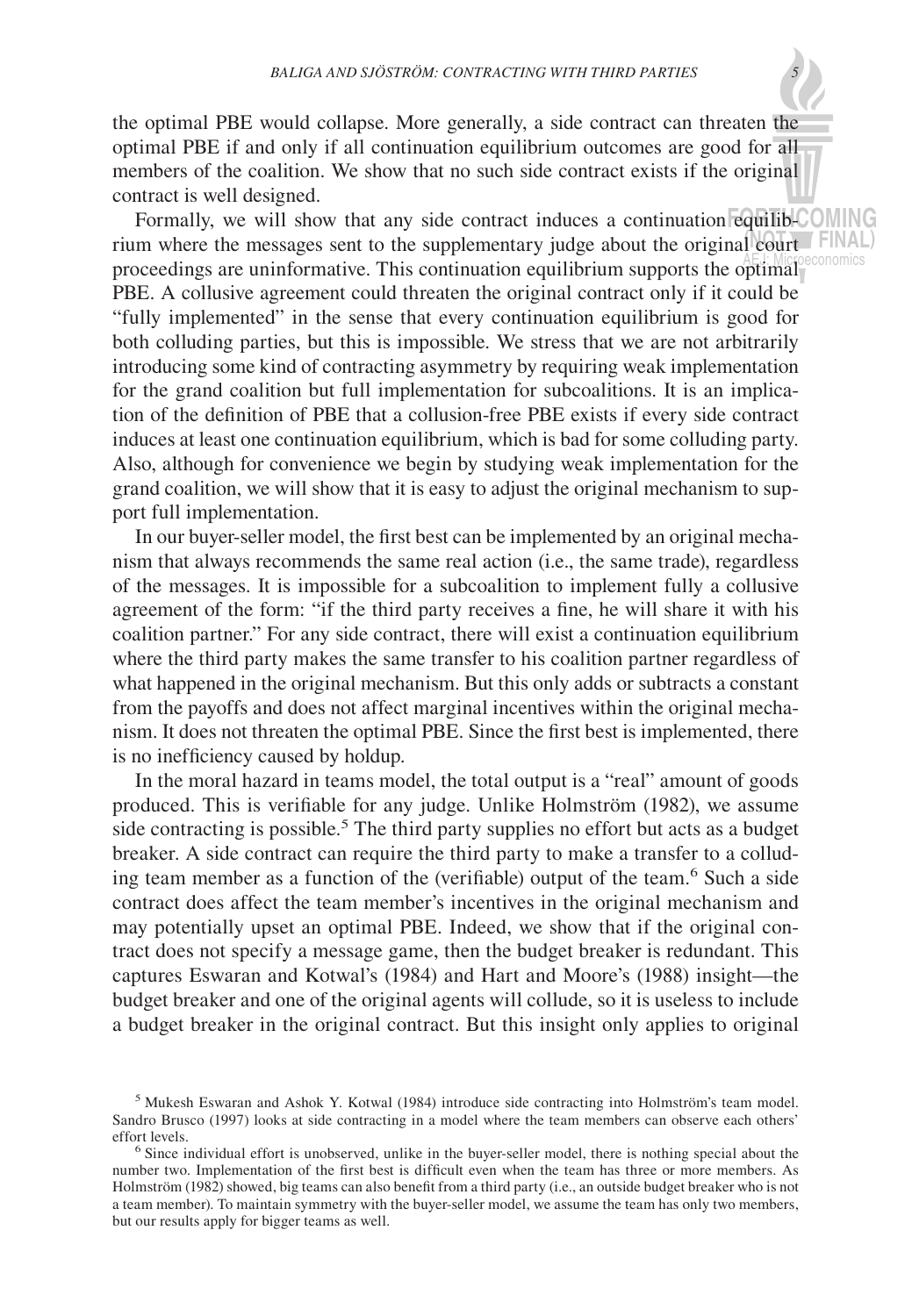contracts without message games. We will show that if a message game is included in the original contract, then a third party is valuable. We construct an original mechanism with a "whistle-blowing" clause, where the third party reveals any collusive activity he knows about. The original contract will not reveal whether the third party blew the whistle or not, i.e., whistle-blowing will not be verifiable the third party blew the whistle or not, i.e., whistle-blowing will not be verifiable. OMING information for a supplementary judge. We show that for any collusive coalition **FINAL** which includes the third party, there is always a continuation equilibrium where the third party blows the whistle in front of the original judge. The original judge then punishes the other coalition member, who therefore does not want to collude in the first place.

Even though the team members cannot observe each other's effort, a message game is necessary for weak implementation of the first best. This seems to contradict the "revelation principle"— if effort is unobserved, what is there to send messages about? In the presence of side contracting, however, the revelation principle cannot be interpreted to mean that the agents should reveal what they know about effort levels. They should also reveal what they know about collusion (by blowing the whistle). Leonardo Felli (1996) makes a similar point with respect to Tirole's (1986) principal-supervisor-agent model.

Our buyer-seller model is similar to Segal and Michael D. Whinston (2002), and encompasses models that have used Eric S. Maskin and Moore's (1999) implementation with renegotiation paradigm to provide "foundations for incomplete contracts." For example, in Che and Hausch (1999), traders make cooperative investments and decide what quantity to trade. The first best cannot always be achieved, but the second best can be implemented without any explicit contract. In Segal (1999), traders make selfish investments and *n* possible goods can be traded (see also Maskin and Tirole 1999 and Hart and Moore 1999). Under some assumptions, as *n* becomes large, the first best cannot be achieved, and the second best can be implemented without any explicit contract. These results are important theoretical foundations for incomplete contracts. We show that implementation of the first best can be achieved by including a third party, even if agents can side contract and renegotiate inefficient outcomes.

In some models of bilateral holdup with renegotiation, the first best can be implemented even without a third party. Che and József Sákovics (2004) consider a dynamic model where the timing of investment is endogenous. They show that the hold-up problem can be resolved, even with no contract, if the buyer and seller are sufficiently patient. Philippe Aghion, Mathias Dewatripont, and Patrick Rey (1994); Georg Nöldeke and Klaus M. Schmidt (1995); and Aaron S. Edlin and Stefan Reichelstein (1996) also found positive results for the bilateral case. Joel Watson (2007) has shown that the extent of the hold-up problem depends on the technological details of renegotiation. He argues that if the decision to take a verifiable action lies in the hands of individuals rather than an outside enforcer, it may be possible to implement a larger set of state-contingent payoffs. All these results complement ours by clarifying the extent to which the hold-up problem can be resolved even in the absence of a third party.

We now turn to the results. Section I contains the buyer-seller model with a third party. Section II studies the moral hazard in teams model. Section III concludes.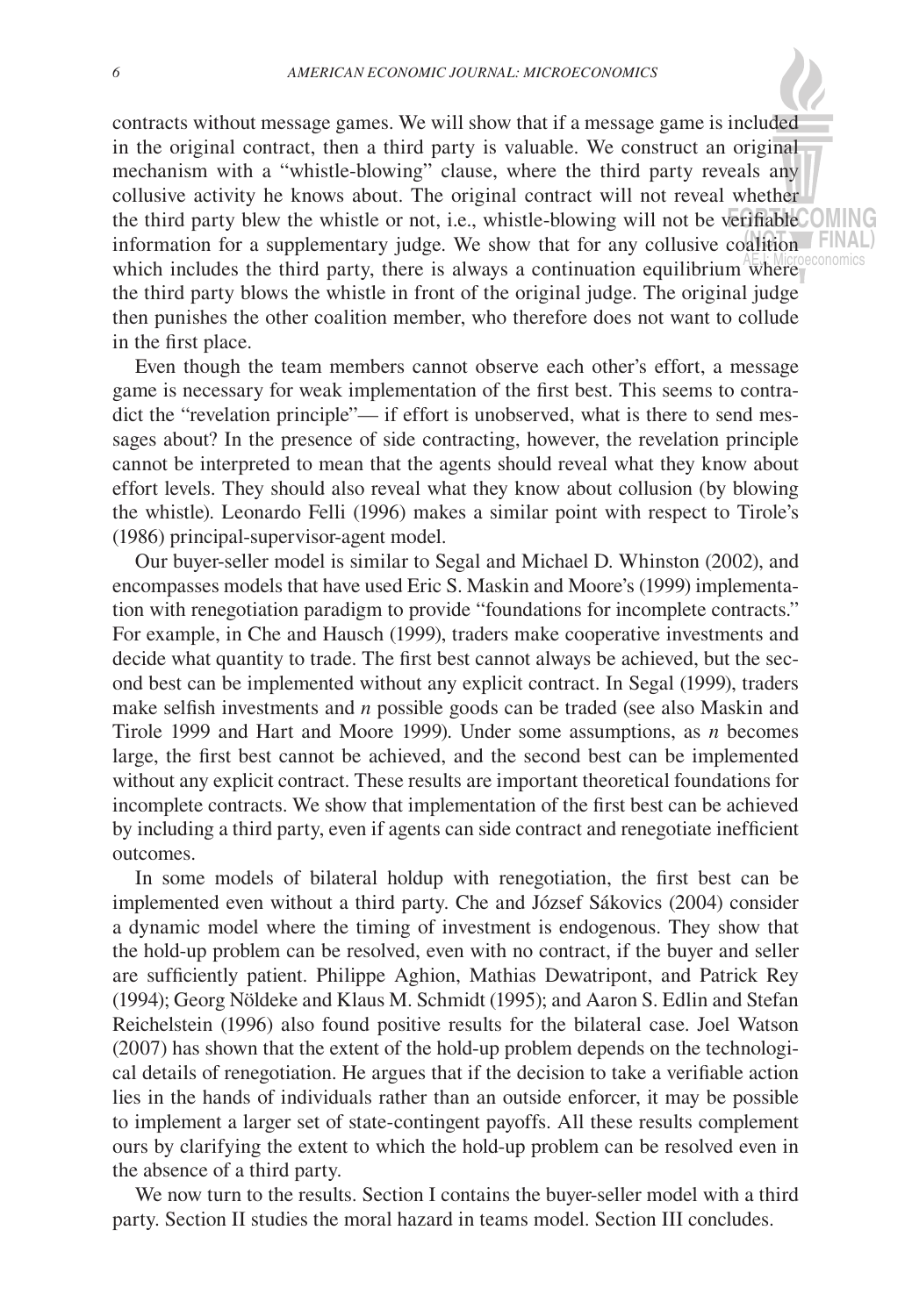#### **I. The Buyer-Seller Model**

# A. *The Buyer-Seller Relationship*

There is a buyer *B* and a seller *S*. Let  $b \ge 0$  denote a relationship-specific invest-COMING ent made by the buyer, and let  $s \ge 0$  denote a relationship-specific investment made ment made by the buyer, and let  $s \ge 0$  denote a relationship-specific investment made  $\blacksquare$ by the seller. Let  $\omega \in \Omega$  denote a random variable which is realized after investments are made. The buyer's realized cost of making investment *b* is  $\varphi_B(b,\omega)$ , and the seller's realized cost of making investment *s* is  $\varphi_s(s, \omega)$ . The vector  $\theta = (b, s, \omega)$ is the *state of the world*. We make the standard assumption that  $\theta$  is observed by *B* and *S* but by no one else.

Trade between the buyer and seller is represented by a set of possible real actions denoted by *X*. Specifically, a real action,  $x \in X$ , may specify what kind of good (and how much of it) the seller delivers to the buyer. The buyer's gross value from the trade is denoted by  $v(x, b, s, \omega)$ . The seller's cost from the trade is  $c(x, b, s, \omega)$ . This formulation is quite general. For example, it allows the possibility of cooperative investments (where one agent's investment directly influences the other's payoff). There is a "null outcome,"  $x_{\emptyset} \in X$ , which we interpret as "no trade." In addition to the "real" actions in *X*, monetary transfers can be made. Utility functions are quasilinear in money. Thus, for example, if the buyer receives a monetary transfer,  $t_B$ , then his final payoff is  $v(x, b, s, \omega) - \varphi_B(b, \omega) + t_B$ . The ex post surplus is  $v(x, \theta)$  –  $c(x, \theta)$ . Let  $x^*(\theta) \in X$  be the real action (assumed unique), which maximizes the expost surplus in state  $\theta$ . That is,

$$
x^*(\boldsymbol{\theta}) \equiv \arg \max_{x \in X} \{ v(x, \boldsymbol{\theta}) - c(x, \boldsymbol{\theta}) \}.
$$

Define

$$
v^*(\boldsymbol{\theta}) \equiv v(x^*(\boldsymbol{\theta}), \boldsymbol{\theta})
$$

and

$$
c^*(\boldsymbol{\theta}) \equiv c(x^*(\boldsymbol{\theta}), \boldsymbol{\theta}).
$$

The maximized ex post surplus is

$$
\Sigma^*(\boldsymbol{\theta}) = \max_{x \in X} \{ v(x, \boldsymbol{\theta}) - c(x, \boldsymbol{\theta}) \} = v^*(\boldsymbol{\theta}) - c^*(\boldsymbol{\theta}).
$$

The first-best investment levels  $(b^*, s^*)$  maximize the expected value of  $\sum^* (b, s, \omega)$  –  $\varphi_B(b,\omega) - \varphi_S(s,\omega)$ , where the expectation is with respect to the random variable  $\omega$ . That is,

$$
(b^*_{s,s}) \equiv \underset{(b,s) \geq 0}{\arg \max} E_{\omega} \{ \Sigma^*(b,s,\omega) - \varphi_B(b,\omega) - \varphi_S(s,\omega) \}.
$$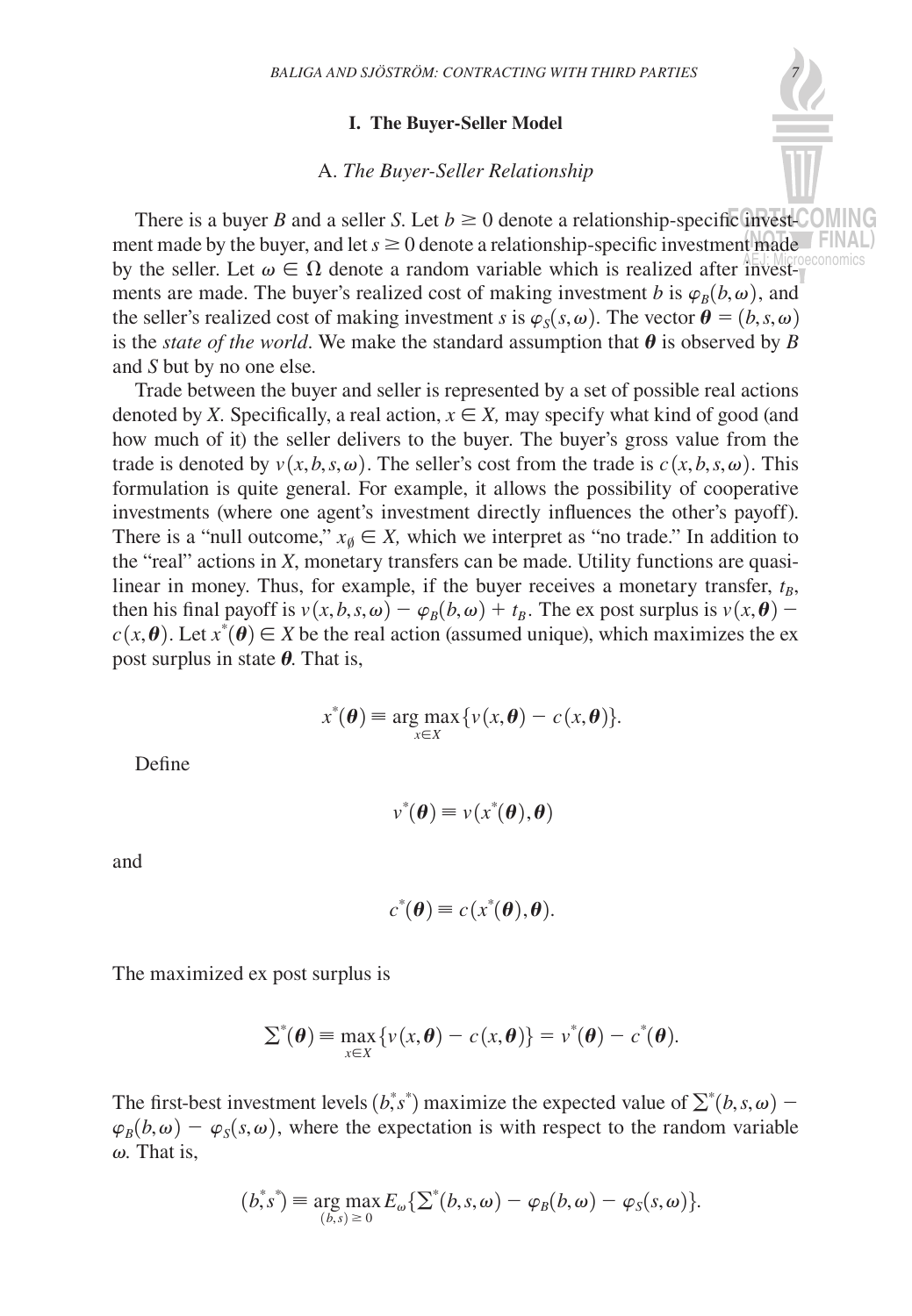We assume, for simplicity, that there is a unique first-best pair  $(b^*, s^*)$ . The first-best solution to the contracting problem is for the buyer and seller to make investments  $(b^*, s^*)$ , and for every  $\omega \in \Omega$  to take the real decision  $x^*(b^*, s^* \omega)$ . If the first-best solution is implemented with monetary transfers  $t_B$  and  $t_S$ , then the buyer's expected payoff is **FORTHCOMING**<br>(NOT) FINAL)

$$
B(t_B) \equiv E_{\omega} \{ v^*(b, s, \omega) - \varphi_B(b, \omega) \} + t_B
$$

*.*

AEJ: Microeconomics

The seller's expected payoff is

$$
S(tS) \equiv E_{\omega} \{ -c^*(b^*, s^* \omega) - \varphi_S(s^* \omega) \} + t_S.
$$

#### B. *The Third Party*

A third party *T* may be invited to play the role of budget breaker in the buyerseller relationship. Thus, there are three players: *B*, *S*, and *T*. The third party cares only about money (not about *x* or  $\theta$ ), and his payoff is linear in wealth. He does not observe  $\theta$ .

### C. *Time Line*

The relationship between *B*, *S,* and *T* is governed by an original contract that specifies an original mechanism  $\Gamma_0$ . A mechanism is a message game, which specifies message spaces, and an outcome function, which maps messages into outcomes.<sup>7</sup> We do not model the bargaining process, which produces  $\Gamma_0$ . We simply assume that at the beginning of the game that  $\Gamma_0$  has already been determined. The extensive form game  $G(\Gamma_0)$ , induced by  $\Gamma_0$ , is described by the following time line.

At time 0, there is a coalition-formation game with two stages. In the first stage, *T* can propose a side contract to *B* or *S* (but not to both).<sup>8</sup> A proposal to player  $j \in$  $\{B, S\}$  is an invitation to form a two-player coalition,  $C = \{j, T\}$ . The proposal specifies a set of "side-contracting mechanisms,"  $\{\Gamma_{C}(x)\}_{x\in X}$ . As the notation suggests, we allow the side-contracting mechanism to depend directly on *x*, the action implemented by the original mechanism, because  $x$  is verifiable. At time 0, the coalition does not know what real action will be implemented by  $\Gamma_0$ , so they write a contingent side contract of the form "if  $\Gamma_0$  produces the outcome *x*, then the coalition will play message game  $\Gamma_c(x)$  at time 4."

<sup>&</sup>lt;sup>7</sup> We restrict attention to normal form mechanisms. Allowing the agents to send messages sequentially would not change any results.

 ${}^8$  It is evident that side contracting between *B* and *S* will not be a problem. Therefore, allowing *B* and *S* to make proposals would not change anything.

 $9$  The only restriction we put on the set of possible side contracts is that they be regular enough that a continuation equilibrium exists. If the strategy space in a side-contracting mechanism is an open set, for example, no continuation equilibrium may exist. Presumably, the supplementary judge would not tolerate it. Formally, we assume *T* can only propose side contracts with the best-response property. Each player will aways have a best response to any strategy chosen by his opponents.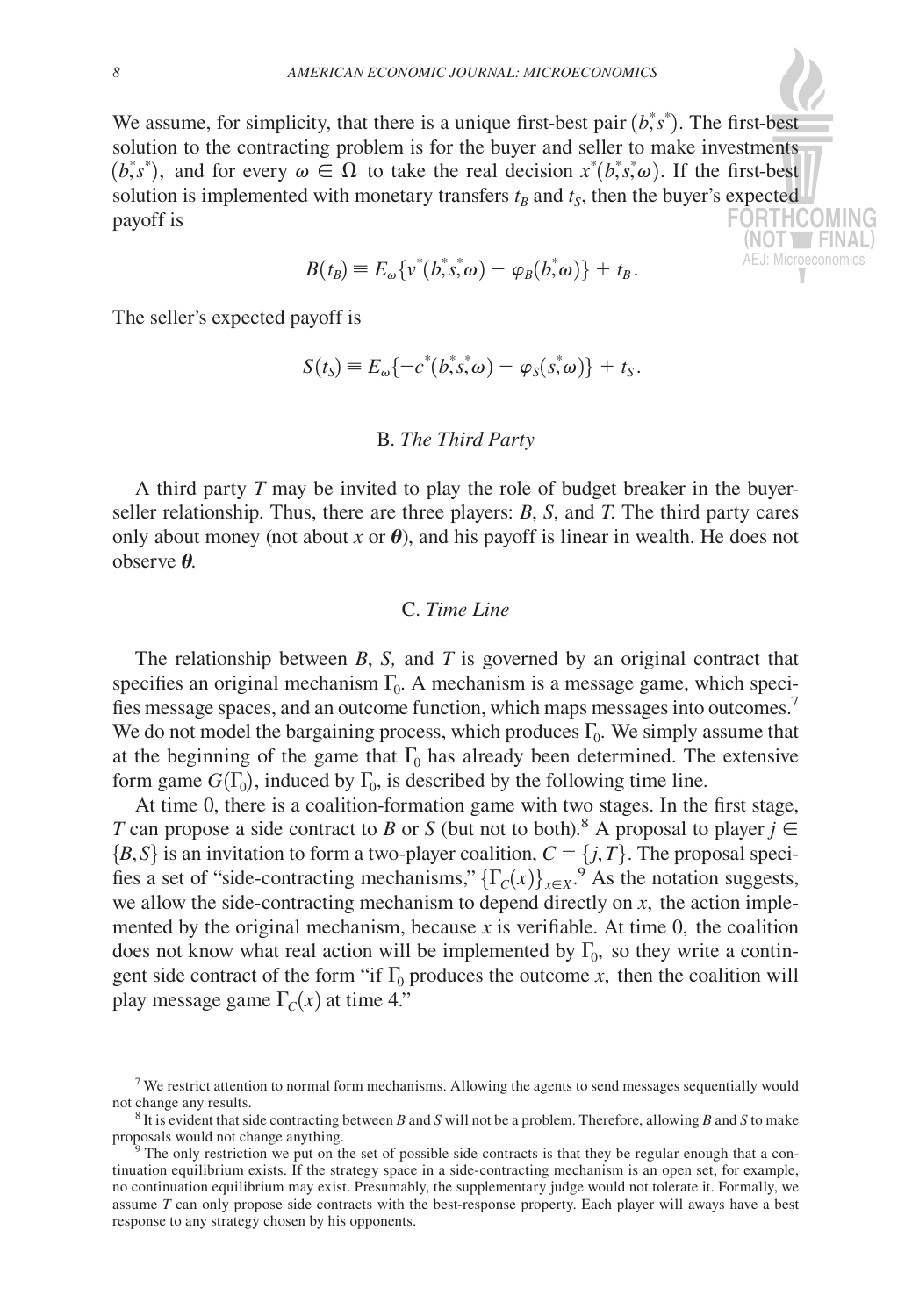If *T* does not make any proposal in the first stage, then we bypass the second stage and proceed to time 1. If *T* makes a proposal to player  $j \in \{B, S\}$  in the first stage, then in the second stage player *j* responds to *T* by either accepting or rejecting the proposal. If player *j* accepts, then coalition  $\{j, T\}$  has formed, and the side contract is in force. If *j* rejects (or no proposal was made in stage one), then no coalition is COMING formed. formed.

Side contracting is done secretly. Thus, if *T* proposes a coalition  $\{B,T\}$ , then *S* is not informed about this (neither is *S* informed about *B*'s decision to accept or reject the proposal). Similarly, *B* is never told about any side contract between *T* and *S.* Consequently, if a two-person coalition forms, then the party who is left out is not informed about this and cannot react to it in any way.

At time 1, the buyer and the seller make investments  $b \ge 0$  and  $s \ge 0$ , respectively. The buyer observes the seller's investment *s*, and the seller observes the buyer's investment *b*, but no one else observes *b* or *s.*

At time 2, the random variable  $\omega \in \Omega$  is realized. The realization of  $\omega$  is observed by the buyer and the seller but not by anyone else.

At time 3, the original mechanism  $\Gamma_0$  is played out among the original parties. The mechanism specifies a message space  $M_i$  for each player  $i \in \{B, S, T\}$ . For each message profile  $m \in M_B \times M_S \times M_T$ , the mechanism produces an outcome of the form  $(x(m), t(m))$ . Here,  $x(m) \in X$  is a real action ordered by the original judge, and  $t(m) = (t_B(m), t_S(m), t_T(m)) \in \mathbb{R}^3$  is a vector of monetary payments, where  $t_i(m)$  is a transfer to player *i*. We require  $t_B(m) + t_S(m) + t_T(m) = 0$  for all *m*. Thus, the budget must always balance. The original judge cannot destroy wealth, only reallocate it among the three parties.

At time 4, nothing happens if no coalition was formed at time 0*.* However, if a coalition *C* was formed, then the side-contracting mechanism  $\Gamma_c(x)$  is played out among the coalition (where  $x = x(m)$  is the real decision determined by the messages *m* at time 3). The side-contracting mechanism  $\Gamma_c(x)$  specifies a message space  $M_i^C(x)$  for each player  $i \in C$ . For each message profile  $m^C \in \times_{i \in C} M_i^C(x)$ ,  $\Gamma_C(x)$ produces an outcome  $(t_i^C(m^C))_{i \in C} \in \mathbb{R}^{|C|}$ . Here,  $t_i^C = t_i^C(m^C)$  is a monetary payment to agent  $i \in C$ . We require  $\sum_{i \in C} t_i^C \leq 0$ . If there is strict inequality, then the supplementary judge in effect destroys wealth (see the discussion below). The sidecontracting mechanism  $\Gamma_c(x)$  cannot specify a different real action than the original mechanism. Any attempt to overrule the original contract by choosing a different *x* would constitute a violation of the original contract, which we assume can be ruled out by the original judge. Indeed, since the physical transaction *x* directly involves *B* and *S* (but not *T*), a coalition that excludes either *B* or *S* clearly cannot have any right to choose  $x$ <sup>10</sup> However, the side-contracting mechanism can specify cash transfers among the coalition because these are not publicly observable.

 $10$  If the real action ordered by the supplementary judge is publicly observable, then by definition is it verifiable and can be ruled out by the original contract. On the other hand, to assume a supplementary judge could "secretly order" a real action would have absurd consequences. To be specific, suppose the judge supervising a secret, collusive agreement between *B* and *T* orders a "secret trade" between *B* and *S.* That means *S* will receive an order to secretly deliver some goods to *B* signed by a judge he never heard of. We assume that, since *S* is not a part of the collusive agreement—indeed it is directed against him—he has no obligation to obey this order. That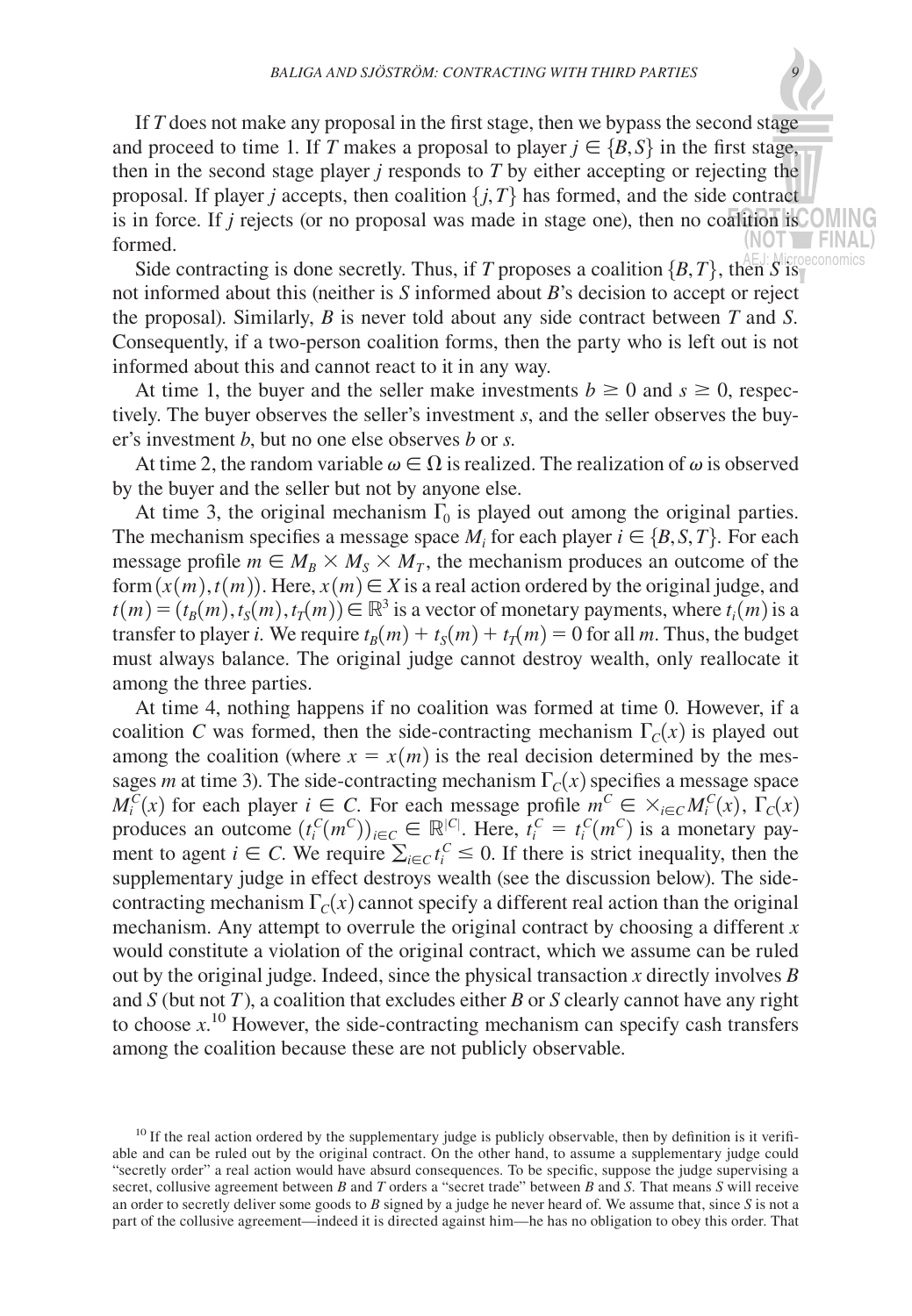At time 5, *B* and *S* may renegotiate the decision  $x = x(m)$  produced by  $\Gamma_0$  at time 3*.* The renegotiation takes place in secret and cannot be observed by anyone except *B* and  $S^{11}$  With probability  $\lambda_B$ , the buyer makes a take-it-or leave-it proposal consisting of a new decision,  $x^R \in X$ , and a pair of transfers  $(t_B^R, t_S^R)$  (which are added to any previous transfers the players have received). We require  $t_B^R + t_S^R = 0$ . If the seller previous transfers the players have received). We require  $t_B^R + t_S^R = 0$ . If the seller OMING accepts, the proposal is implemented. If the seller rejects, there is no renegotiation **FINAL**) and the game ends. With probability  $\lambda_s = 1 - \lambda_B$ , it is the seller who makes a takeit-or leave-it proposal. If the buyer accepts, the proposal is implemented. If the buyer rejects, there is no renegotiation and the game ends. Our results are not sensitive to the precise specification of the renegotiation game. Any reasonable specification (e.g., alternating-offer bargaining) would lead to the same results.

#### D. *The Renegotiated Outcome*

The game  $G(\Gamma_0)$  is solved backwards. Suppose time 5 has been reached and consider the continuation equilibrium of the renegotiation stage. The true state of the world  $\boldsymbol{\theta} = (b, s, \omega)$  is known to *B* and *S*. The mechanism  $\Gamma_0$  has recommended the real decision  $x = x(m)$  at time 3. Player *i* receives a transfer  $t_i = t_i(m)$  at time 3. If a coalition *C* formed at time 0, then player  $i \in C$  also receives a transfer  $t_i^C$  at stage 4. Notationally, if  $i \notin C$  then set  $t_i^C \equiv 0$ . Let  $\hat{t}_i$  denote the sum of the transfers,

$$
\hat{t}_i = t_i + t_i^C,
$$

for  $i \in \{B, S, T\}$ .

In the continuation equilibrium, the renegotiated outcome  $x<sup>R</sup>$  will maximize ex post surplus, i.e.,  $x^R = x^*(\theta)$ . Whichever party makes the take-it-or-leave-it offer will appropriate all the surplus. If *B* makes the proposal, he will make sure that *S* is indifferent between accepting and rejecting the proposal. In order to convince *S* to switch from *x* to  $x^*(\theta)$ , *S* will be compensated by the amount  $t_S^R = c^*(\theta) - c(x, \theta)$ . Conversely, if *S* makes the proposal, then *B* will be compensated by the amount  $t_B^R$  $= v(x, \theta) - v^*(\theta).$ 

Given state  $\theta$ , real decision *x* as recommended by  $\Gamma_0$ , and the pair of transfers  $(\hat{t}_B, \hat{t}_S)$ , we can now calculate the buyer's expected payoff, taking renegotiation into account, but not including the cost of the investment. It is

(2) 
$$
u_B(x, \hat{t}_B, \boldsymbol{\theta}) = v^*(\boldsymbol{\theta}) + \hat{t}_B - \lambda_B[c^*(\boldsymbol{\theta}) - c(x, \boldsymbol{\theta})] + \lambda_S[v(x, \boldsymbol{\theta}) - v^*(\boldsymbol{\theta})]
$$

$$
= \lambda_B \sum^*(\boldsymbol{\theta}) + \hat{t}_B + \lambda_B c(x, \boldsymbol{\theta}) + \lambda_S v(x, \boldsymbol{\theta}).
$$

is, a judge has no jurisdiction over agents other than those who signed the agreement he supervises. Otherwise, *B* and *T* could sign an absurd agreement that would force *S* to hand over everything he owns.<br><sup>11</sup> If renegotiation is public, then the original contract can forbid it and use inefficient punishments to support

a truthful equilibrium. Then, a third party would not be necessary to achieve first best.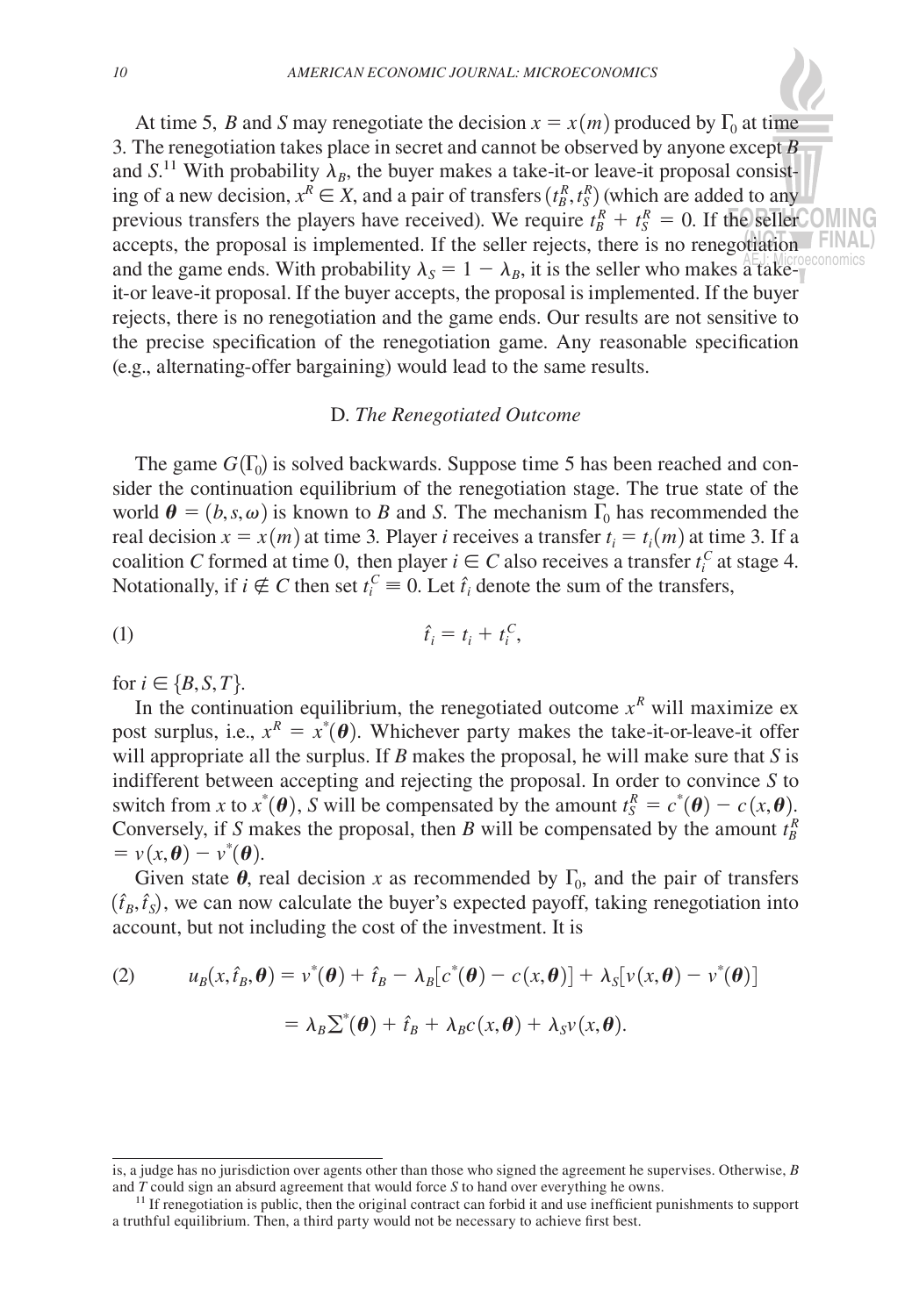Similarly, the seller's expected payoff is

(3) 
$$
u_{S}(x, \hat{t}_{S}, \boldsymbol{\theta}) = \lambda_{S} \sum^{*}(\boldsymbol{\theta}) + \hat{t}_{S} - \lambda_{B} c(x, \boldsymbol{\theta}) - \lambda_{S} v(x, \boldsymbol{\theta}).
$$

Since we know what will happen at time 5, we will suppress the renegotiation COMING Since we know what will happen at time 5, we will suppress the renegotiation UMING stage in what follows. Thus, if there is no side contract in force and the messagegame form  $\Gamma_0$  produces the outcome  $(x(m), t_B(m), t_S(m), t_T(m))$  at time 4, then the buyer's final payoff will be  $u_B(x(m), t_B(m), \theta)$ , as defined by (2). The seller's final payoff will be  $u_s(x(m), t_s(m), \theta)$ , as defined by (3). The third party's payoff will be  $t_T(m)$ . If there is a side contract in force, then the transfers  $(t_i^C)_{i \in C}$  are added to the payoffs in the obvious way, according to (1).

## E. *Participation Constraints*

The buyer and seller may have the option of not trading. To formalize this, let  $\Gamma_0^*$ denote a "null" mechanism that simply recommends the outcome  $x_{\emptyset}$  and no transfers (there are no messages). Of course, the outcome  $x_{\emptyset}$  will be renegotiated at time 5. The payoffs in state  $(b, s, \omega)$  will be

(4) 
$$
u_B(x_\emptyset, 0, (b, s, \omega)) - \varphi_B(b, \omega)
$$

for the buyer and

(5) 
$$
u_S(x_\emptyset, 0, (b, s, \omega)) - \varphi_S(s, \omega)
$$

for the seller, using the definitions in (2) and (3). Under the null contract, the buyer will set *b* to maximize the expectation of (4) with respect to  $\omega$ , taking *s* as given. The seller will set *s* to maximize the expectation of (5) with respect to  $\omega$ , taking *b* as given. Let  $\hat{b}$  and  $\hat{s}$  denote the equilibrium investments. In general, these investments will not be at the efficient level,  $(\hat{b}, \hat{s}) \neq (b, s^*)$ . The expected payoffs from the equilibrium induced by the null mechanism  $\Gamma_0^*$  are

(6) 
$$
B_{\emptyset} \equiv E_{\omega} \{ u_B(x_{\emptyset}, 0, (\hat{b}, \hat{s}, \omega)) - \varphi_B(\hat{b}, \omega) \}
$$

and

(7) 
$$
S_{\emptyset} \equiv E_{\omega} \{ u_S(x_{\emptyset}, 0, (\hat{b}, \hat{s}, \omega)) - \varphi_S(\hat{s}, \omega) \}.
$$

Of course, with the null contract, the third party plays no role and gets zero payoff.

The participation constraints will ensure that both *B* and *S* are better off than under the null contract. It is useful to define a pair of transfers  $(t_B^*, t_S^*)$ , where  $t_B^* = -t_S^*$ , such that

(8) 
$$
B^*(t_B^*) \equiv E_{\omega} \{ u_B(x_{\emptyset}, t_B^*, (b^*, s^*, \omega)) - \varphi_B(b, \omega) \} \ge B_{\emptyset}
$$

and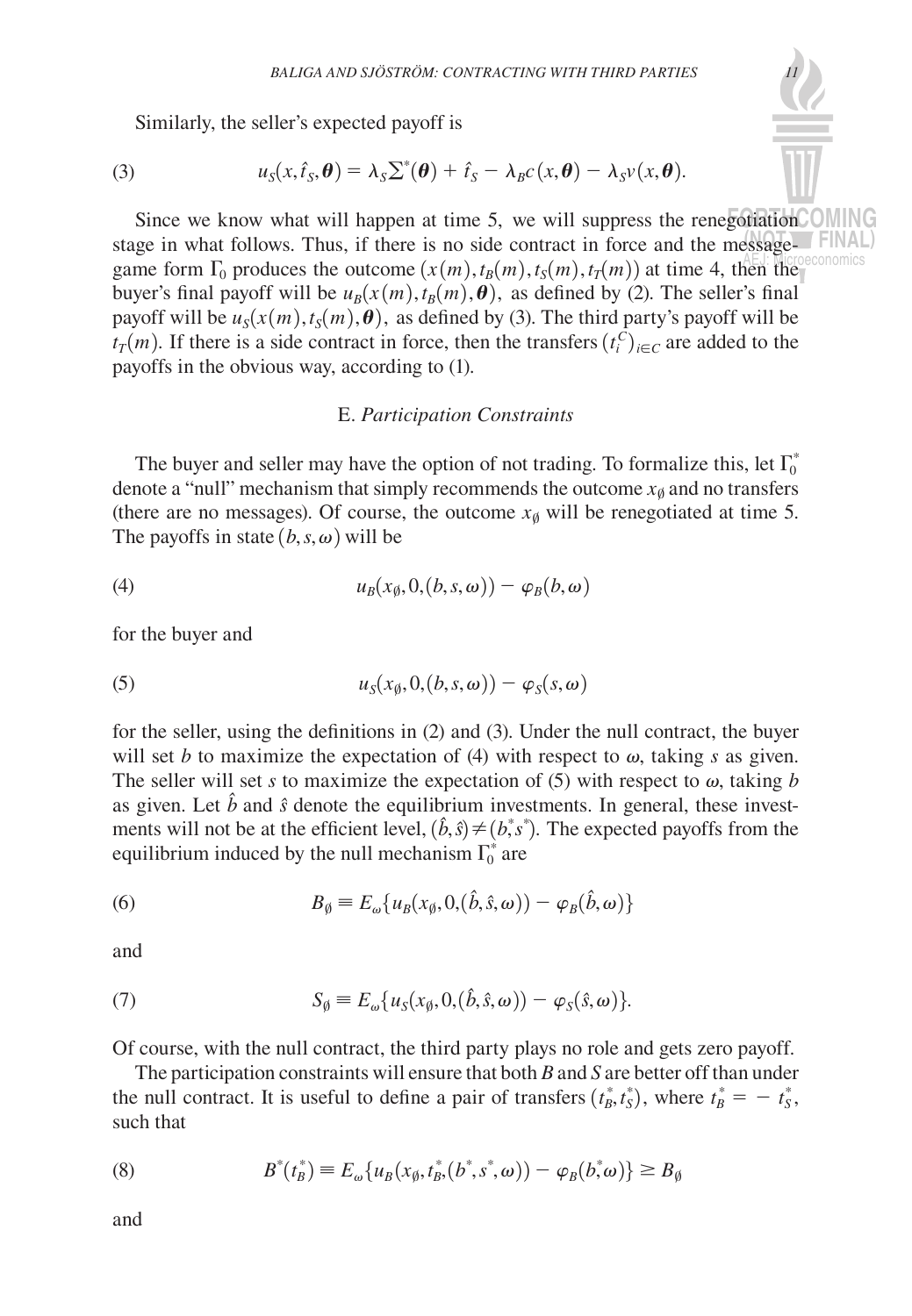*AMERICAN ECONOMIC JOURNAL: MICROECONOMICS* 

(9) 
$$
S^*(t^*_S) \equiv E_{\omega} \{ u_S(x_{\emptyset}, t^*_S, (b^*, s^*, \omega)) - \varphi_S(s^*, \omega) \} \ge S_{\emptyset}.
$$

Suppose the buyer and seller make the first-best investments  $b^*$  and  $s^*$ , respectively, and in every state  $x_{\emptyset}$  is implemented and transfers  $(t_b^*, t_s^*)$  are made. Renegotiation will take no trade to the first-best decision  $x^*(\theta)$  in every state, and (8) and (9) guar-COMING will take no trade to the first-best decision  $x^*(\theta)$  in every state, and (8) and (9) guar-COMING antee that the buyer's and the seller's participation constraints are satisfied. That is,  $\text{FINAL}$ ) they are better off than they would be under the null contract. AEJ: Microeconomics

# F. *Discussion*

As mentioned above, a reasonable starting point for the analysis of side contracting is the symmetry assumption that the grand coalition and all subcoalitions have access to the same contracting technology. In our model, however, we have made two assumptions that give two-player subcoalitions a slight contracting advantage: (a) subcoalitions can destroy wealth, but the grand coalition cannot; (b) there is only one round of side contracting, so a subcoalition does not have to worry about making the side contract robust against further deviations. We will show that the first best can be implemented, even though two-player subcoalitions have this contracting advantage over the grand coalition. Of course, the first-best can also be implemented if this advantage is removed. Thus, the first best can be implemented if the symmetry assumption holds. Indeed, by giving subcoalitions a slight contracting edge, we strengthen our result that the first best can be implemented.

The assumption that subcoalitions can destroy wealth implies that a side-contracting mechanism can have a "truthful" equilibrium, where the colluding parties reveal what happened during the original proceedings, in addition to many untruthful equilibria. Truth-telling is enforced by the threat that the supplementary judge will punish both colluding parties (by destroying wealth) if they disagree with each other. As is well known, such truthful equilibria typically exist when both parties have the same (unverifiable) information and ex post inefficient punishments are feasible. If we had ruled out ex post inefficient punishments in side contracts, then the truthful equilibrium would not exist, and the difficulties of side contracting would have been revealed even more starkly. The model would have become less tractable, however, because if a two-agent coalition could not destroy wealth then it might benefit from an outside budget breaker (for the same reason that a third party is used in the original contract). Enlisting such a "fourth party" would open up further possibilities for side contracting, and the second assumption (that there is only one round of subcontracting) would have to be dropped. The analysis would become quite complicated. Our assumption that subcoalitions can use ex post inefficient punishments means they have no need for a budget breaker. But in the original contract, we do not allow any kind of ex post inefficiency such as the destruction of wealth. Despite this handicap, the original contract will implement the first best.

We now further discuss our assumptions about observability and verifiability.

First, we make the standard assumption that the state is observed by the buyer and the seller, but unobservable (and hence unverifiable) to outsiders, including the third party and all judges.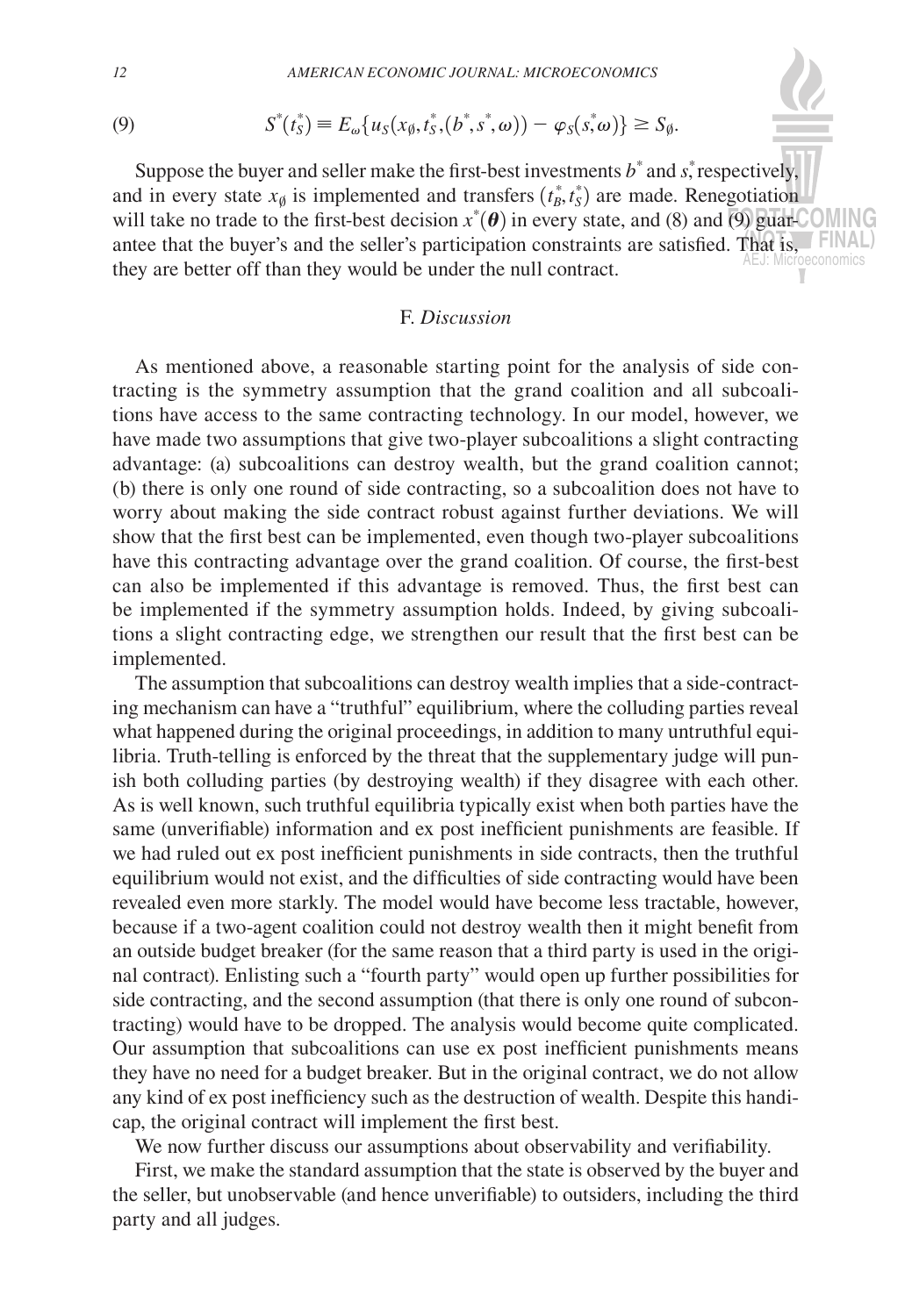Second, we assume coalitions can form secretly. Thus, the original contract cannot simply outlaw coalition formation. Maskin and Tirole (1999) suggest that the original contract might reward any agent who produces evidence of a side contract (and the original contract will punish the other members of the coalition). We assume hard evidence about side contracts is impossible to produce, otherwise it would be OMING hard evidence about side contracts is impossible to produce, otherwise it would be OMING too easy to implement the first best (by simply outlawing side contracting). Any **FINAL** member of a coalition will have "soft" information about the side contract, however, and can be asked to reveal it ("whistle-blowing"). Thus, at time 3 a "revelation mechanism" should not just collect reports about the state of the world, but also about side contracts. (It turns out that whistle-blowing is useful in the team model, but not in the buyer-seller model).

Third, what goes on behind the closed doors of a judge (messages and cash payments) cannot be observed by outsiders. This assumption is needed to make side contracting possible. Indeed, if the original judge could observe the supplementary judge's court proceedings, then side contracts would be verifiable information, and so the original judge could outlaw them. Since the original judge should be able to use the same contracting technology as any supplementary judge, the original mechanism can also be played out behind closed doors. In other words, since the original judge does not have any microphone installed in the supplementary judge's court room, then the supplementary judge cannot have a microphone installed in the original judge's court room.12 In general, the outcome of a contract cannot depend directly on messages or cash transfers exchanged under another contract (but perhaps indirectly, via message games).

Fourth, we assume that the real decision *x* produced by  $\Gamma_0$  at time 3 is publicly observable, hence verifiable by any judge. The real decision *x* has a physical manifestation outside the court room, so unlike messages and monetary transfers, it is impossible to keep *x* secret. For example, the original judge may order the seller to deliver a certain quantity of goods to the buyer. This physical action cannot take place in secret. This helps the agents side contract, because any coalition can make its agreement conditional on *x.*

Fifth, we make the standard assumption that renegotiation at time 5 is unverifiable. If renegotiation is verifiable, then the original mechanism can prescribe that large payments be made by *B* and *S* to *T*, should the final decision  $x'$  differ from the decision *x* prescribed by the original contract. Maskin and Tirole (1999) suggest that the original contract might reward any agent who produces evidence of renegotiation (and the contract will punish the others who participated in the renegotiation).<sup>13</sup> With such a scheme, even if renegotiation occurs, some of the surplus generated

<sup>&</sup>lt;sup>12</sup> If agent *i* gives cash to the judge, who transfers it to agent *j*, neither agent will have any proof that the transaction took place. The judge does not give out any receipts (he is incorruptible so no receipts are necessary). A bank statement showing agent *i* has withdrawn cash from his account does not reveal what happened to the money. Even if the mechanism is a computer program, it automatically can open a new bank account in agent *j*'s name and deposit money in it. It would be impossible for agent *j* to prove he did not receive money in this way. Notice that this scheme makes it possible to secretly reward whistle-blowers.

 $13$  A difficult situation occurs if a new, renegotiated contract surfaces that contradicts the original contract. Suppose the new contract is signed by *B*, *T*, and *S* and contains a clause invalidating  $\Gamma_0$ . It is not clear which contract would in fact be enforced. If the new contract has precedence, then renegotiation cannot be eliminated by  $\Gamma_0$ in the way Maskin and Tirole suggest.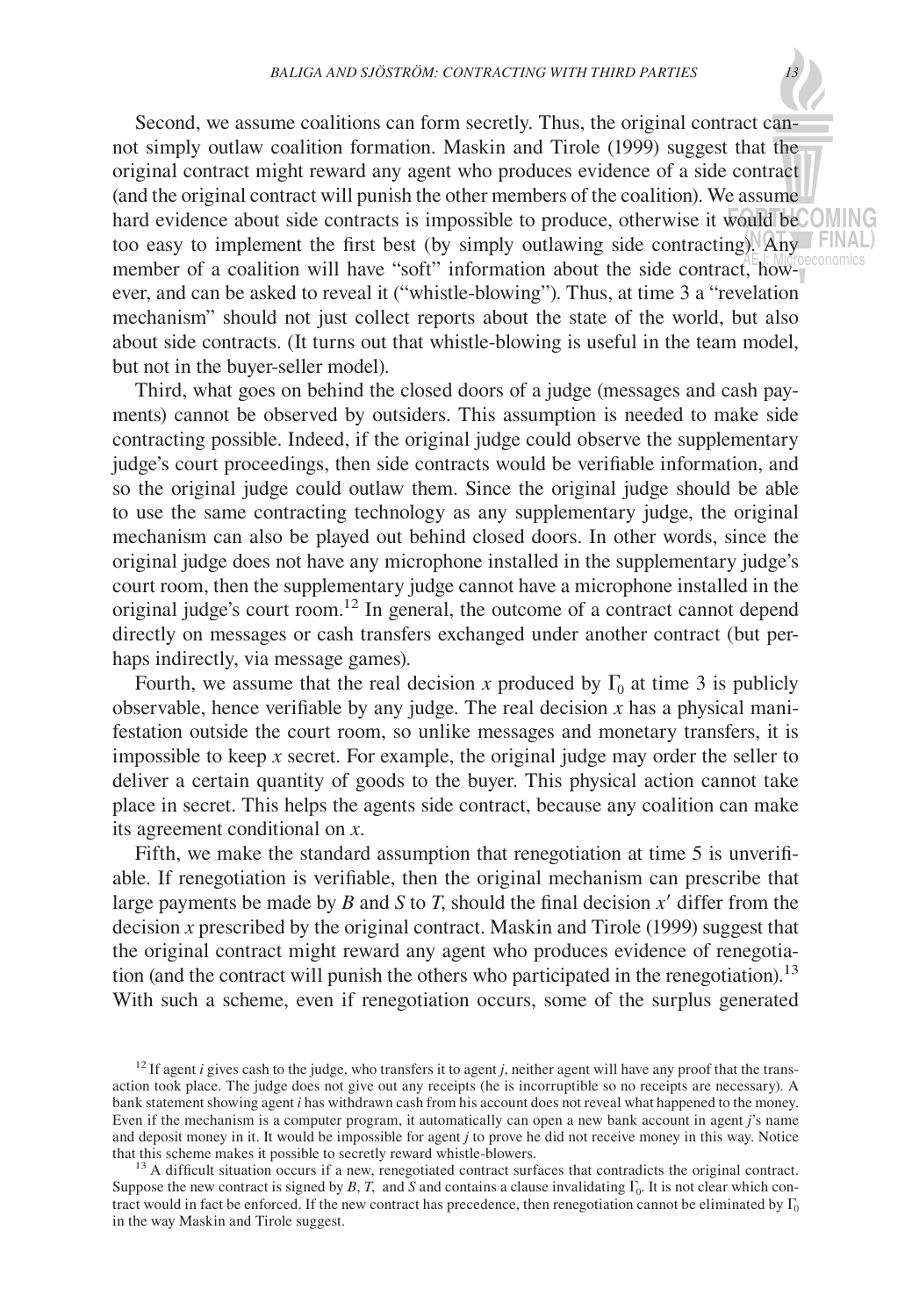by it might go to *T*, so renegotiation might be costly for *B* and *S*. By adding more and more parties to the contract, the share of the surplus going to *B* and *S* might be lowered even further. We assume evidence of renegotiation is impossible to produce, however, so renegotiation is impossible to rule out in the original contract.<sup>14</sup> This assumption makes it more difficult to design  $\Gamma_0$  to implement efficient COMING outcomes. outcomes.

Given our assumptions, a side contract for coalition *C* can specify transfers as a function of the decision *x* ordered by the original judge and the messages sent in the side-contracting mechanism. This might indirectly influence which decision *x* is implemented by the original contract. For example, a badly designed original contract might specify that if *B* says the quality of the good is low then the outcome is  $x_{\emptyset}$  and *S* pays a fine to *T*, but otherwise they trade a positive amount. Now *B* and *T* can agree secretly that *B* should always report that the quality is low and split the fine with *T*. The side contract can enforce this by specifying that, if the outcome produced by the original mechanism is anything else than  $x_{\emptyset}$ , then *B* pays a large fine to *T*. Of course, a well designed original contract would not reveal the messages in this blatant way. But the colluding coalition might try to use a message game to elicit information about the messages sent in the original mechanism. That is, the supplementary judge could ask *B* and *T* about what *B* told the original judge.

#### G. *Implementation*

We will design an original mechanism  $\Gamma_0$  and construct an equilibrium of  $G(\Gamma_0)$ , where no coalition forms along the equilibrium path and produces the first-best solution. In this section, we will not worry about the possible existence of other, nonoptimal, equilibria. Thus, this section deals with "weak" implementation of the first best.

In order to support an equilibrium with no side contract in force, *T* should not have any incentive to try to form a coalition at time 0*.* To ensure this, we need to show that for any coalition, there exists a continuation equilibrium that is bad for at least one of the members of the coalition. That is, for any possible side-contract proposal *T* could make to player  $j \in \{B, S\}$ , either the proposal makes player *j* worse off, so he will reject it, or *T* is made worse off, so he does not want to make the proposal in the first place.

We now define the original mechanism  $\Gamma_0$  that is played out at time 3. This particular mechanism will be called the secret message mechanism. In the secret message mechanism, the buyer and the seller announce the state simultaneously. Formally, player  $i \in \{B, S\}$  sends a message  $\theta^i$  from the message space  $M_i \equiv \Theta$ . The third party sends no message. To ensure that the participation constraints are satisfied, the pair of transfers  $(t_B^*, t_S^*)$  satisfy (8) and (9), with  $t_B^* = -t_S^*$ . The outcome function is defined as follows.

<sup>14</sup> Another reason to allow renegotiation is that *B* and *S* may want to trade in the future. Ruling out future transactions might be inefficient if not impossible (*B* and *S* may use intermediaries to trade).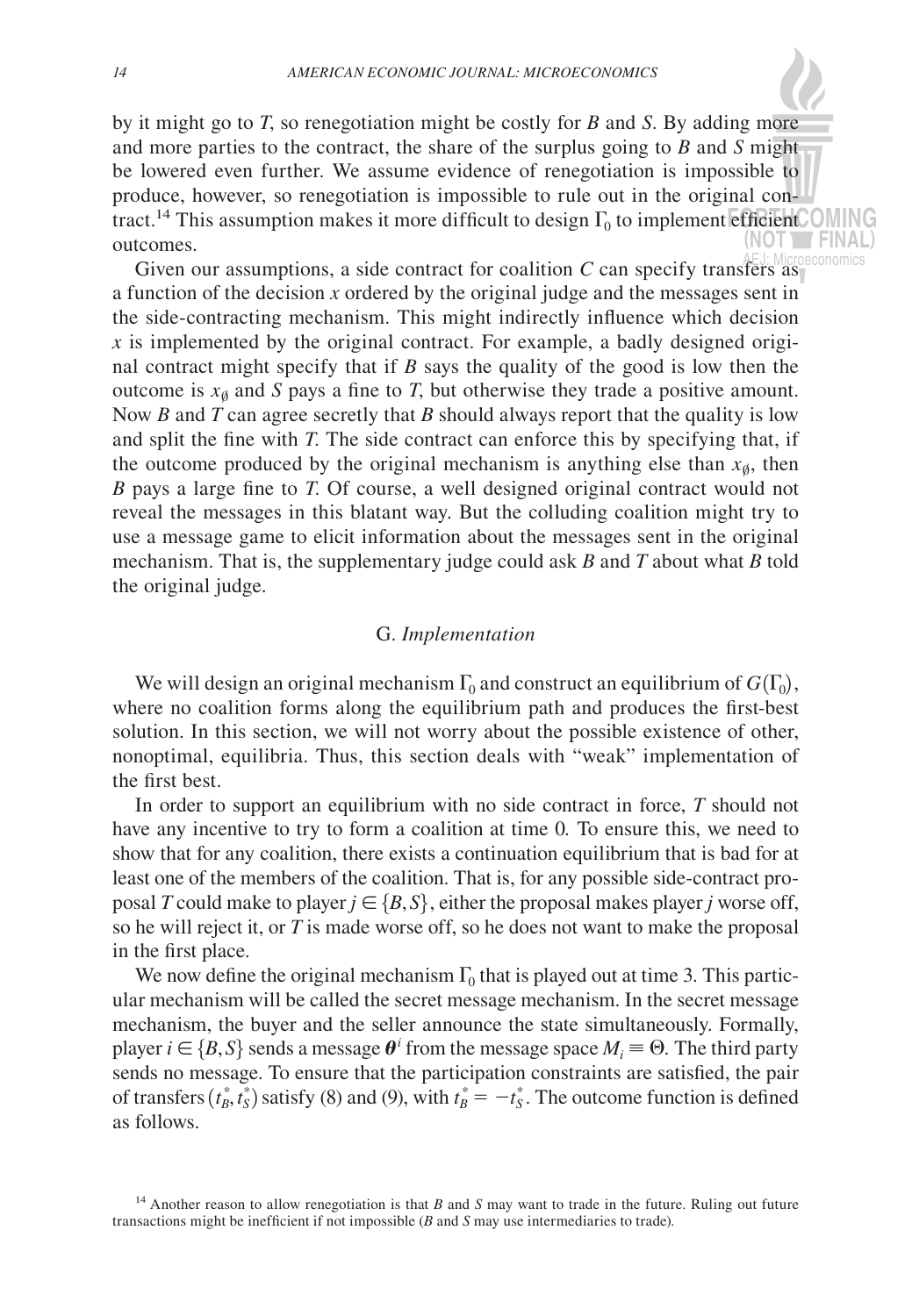**Rule** 1. If  $\theta^B = \theta^S = \theta$ , then the real decision is  $x(m) = x_{\emptyset}$ , and transfers are determined as follows. If  $\theta = (b^*, s^*, \omega)$ , then the buyer pays  $t^*_s$  to the seller. If  $\theta =$  $(b, s^* \omega)$  with  $b \neq b^*$ , then the buyer pays  $F^1$  to the seller. If  $\theta = (b^* , s, \omega)$  with  $s \neq s^*$ , then the seller pays  $F^1$  to the buyer. If  $\theta = (b, s, \omega)$  with  $b \neq b^*$  and  $s \neq s^*$ , then no transfers are made. **FORTHCOMING<br>(NOT FINAL)** 

**Rule 2.** If  $\theta^B \neq \theta^S$ , then  $x(m) = x_{\emptyset}$ . The buyer and seller each pay  $F^2$  to the third party.

Although the messages are observed by *B*, *S,* and *T*, they are not verifiable by outsiders. The no-trade outcome is always implemented to avoid signaling the message profile indirectly. We will show that a side contract cannot elicit information about the original messages, so there is no way to collude profitably. The equilibrium is first best, because the no-trade outcome is renegotiated to the efficient decision in every state, and transfers are designed to give efficient incentives.

**THEOREM** 1: We can choose  $F^1$  and  $F^2$ , so the game  $G(\Gamma_0)$  has a perfect Bayesian *equilibrium which produces the first-best outcome. Transfers*  $(t_B^*, t_S^*)$  are imple*mented by the mechanism in every state, so the participation constraints are satisfied.*

To prove the theorem, we construct a PBE of  $G(\Gamma_0)$  as follows. At time 0, no side contract is proposed. If the players have not joined any coalition at time 0, then they play as follows from time 1 on. The buyer and seller invest at the firstbest level at time 1, and at time 3 they tell the truth (in all states of the world). If, at time 3, either the buyer or the seller deviates and lies about the state, then they incur the fine  $F^2$  by Rule 2. If  $F^2$  is large enough, neither the buyer nor the seller has an incentive to deviate from truth-telling. Furthermore, if  $F<sup>1</sup>$  is sufficiently big, then Rule 1 implies that both agents prefer to choose the first-best investment levels, anticipating that the truth is revealed at time 3. From this it follows that, if there is no side contract at time 0, then the proposed strategies are sequentially rational from time 1 on. The outcome is first best by construction, and the equilibrium payoffs are  $B^*(t_B^*)$  for the buyer,  $S^*(t_S^*)$  for the seller, and 0 for the third party.

It remains to specify behavior after a time 0 deviation, where *T* proposes a side contract. To support the equilibrium such a deviation should not be profitable. To be specific, suppose *T* proposes a side contract to *B* (the argument concerning a proposal to *S* will be exactly the same). We construct the strategies so that if *B* accepts and coalition  $C = \{B, T\}$  forms, then either *B* or *T* will get no more than their equilibrium payoff. If *T* gets no more than zero, it is certainly not profitable for him to propose the coalition. If *B* gets no more than  $B^*(t_B^*)$  by joining the coalition, then we stipulate that his equilibrium strategy is to reject the proposal, and this behavior is certainly sequentially rational. Knowing that *B* will reject, it is again not profitable for *T* to make the proposal.

So suppose *B* accepts. The coalition  $C = \{B, T\}$  forms and a side contract  ${\{\Gamma_c(x)\}}_{x \in X}$  is in force. *S* is unaware of the side contract and will play as described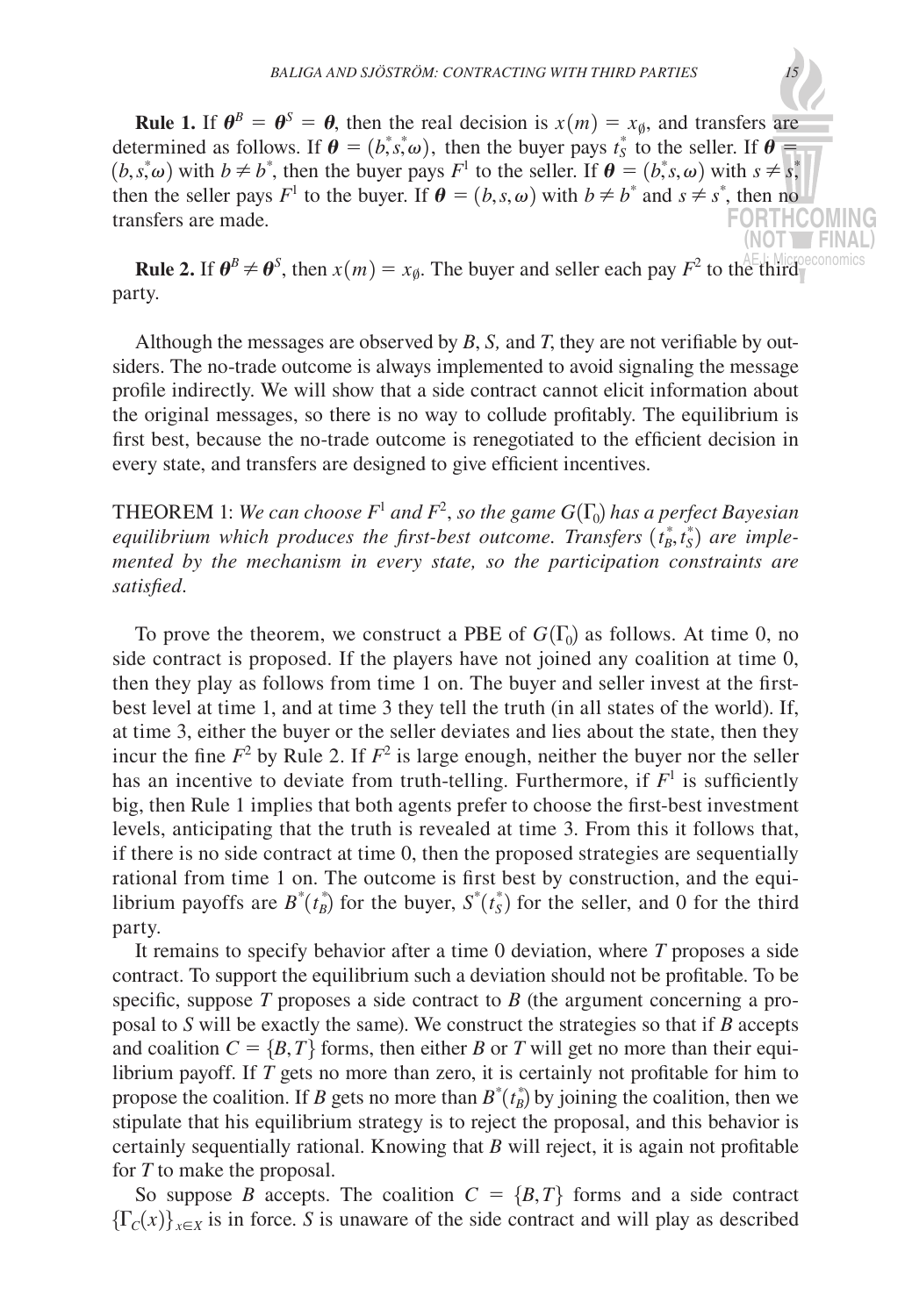above. The equilibrium strategies must specify how *B* and *T* will behave in  $G(\Gamma_0)$ after they have formed a coalition. Consider a pair of messages  $(m_B^C, m_T^C) \in M_B^C(\overline{x_{\emptyset}})$  $\times$  *M*<sup>*C*</sup>( $x_{\emptyset}$ ) in the side contract such that

$$
t_B^C(m_B^C, m_T^C) \geq t_B^C(m_B, m_T^C)
$$

**FORTHCOMING**<br>(NOT FINAL) AEJ: Microeconomics

for all  $m_B \in M_B^C(x_\emptyset)$ , and

$$
t_T^C(m_B^C, m_T^C) \geq t_T^C(m_B^C, m_T)
$$

for all  $m_T \in M_T^C(x_\emptyset)$ . That is,  $(m_B^C, m_T^C)$  would be a Nash equilibrium of a game where only the transfers in the side contract matter. Some such pair must exist (we can allow mixed strategies), because  $T$  is not allowed to propose a badly behaved side contract that causes an existence problem. Now, we let the equilibrium strategies for  $G(\Gamma_0)$  specify that when *C* has formed, *B* and *T* choose this particular pair  $(m_B^C, m_T^C)$ regardless of what else has happened in the game before time 4. This can be done because nothing that happens before time 4 can change the strategic incentives in  $\Gamma_c(x_\emptyset)$ , which are always just to maximize one's side payment. So,  $(m_B^C, m_T^C)$  will be part of a continuation equilibrium, following any history. If  $(m_B^C, m_T^C)$  are always sent, then *B*'s investment and the message he sends at time 3 will not affect his side payment, so *B* maximizes his payoff by making the first-best investment and telling the truth at time 3, just as if no side contract had been signed. This is then, what *B*'s equilibrium strategy tells him to do. Rule 1 will apply, and *S* will get a payoff  $S^*(t<sub>S</sub><sup>*</sup>)$ . But then, either *B* gets no more than  $B^*(t_B^*)$  or *T* gets no more than zero. As argued above, this implies that *T* does not gain by making the proposal. This completes the proof of Theorem 1.

The buyer and the third party would jointly benefit if they could enforce the following side contract: "The third party pays the buyer  $2F_2 - \varepsilon$  at time 4 if and only if the buyer contradicted the seller at time 3." But this is not an enforceable side contract, because messages in  $\Gamma_0$  are not verifiable by the supplementary judge, and the real action is always  $x_{\emptyset}$ . Moreover, a message game in the side contract cannot elicit information about messages sent in  $\Gamma_0$ . With quasi-linear utilities, previous transfers are payoff irrelevant, so there is always an uninformative continuation equilibrium where the time 4 messages are independent of what happened at time 3. But then, *B* may as well tell the truth at time 3, to avoid paying an extra fine to *T*.

We offer three further comments on Theorem 1.

First, one cannot eliminate the "uninformative" continuation equilibrium by appealing to some refinement of Nash equilibrium, such as undominated Nash equilibrium (Thomas R. Palfrey and Sanjay Srivastava 1991), or even by relying on virtual implementation (Dilip Abreu and Arunava Sen 1991 and Hitoshi Matsushima 1988). The reason is that a "preference reversal" condition would still be necessary. If the continuation equilibria are to differ across two histories of play, there must be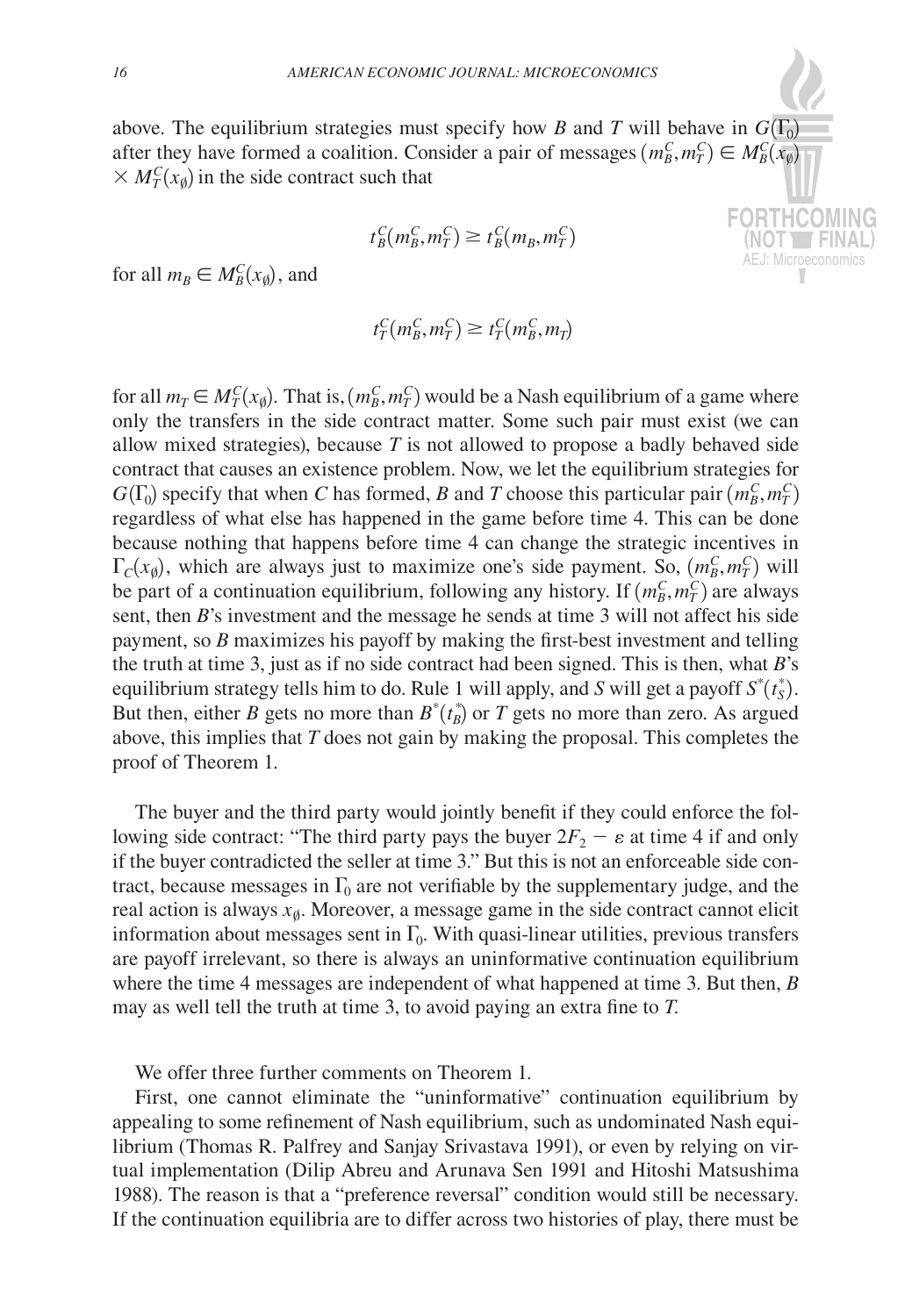some agent whose preferences over two outcomes reverse (see Maskin and Sjöström 2003, Sections 4.1 and 4.2 for details). But, as we have stressed, the time 3 transfers are payoff irrelevant at time 4. Hence, there is no preference reversal. In our model, coalition formation is fully noncooperative, so the only way for a coalition to ensure a profitable deviation is to design a side contract which fully implements **it.** COMING Theorem 1 shows that this is impossible. (NOT **FINAL**) Theorem 1 shows that this is impossible.

Second, like most of the literature, we assume *B* and *S* are risk neutral. However, suppose that they have strictly concave von Neumann-Morgenstern utility functions. If the degree of risk aversion varies with wealth, and if a coalition can implement lotteries in the side contract played at time 4, then previous transfers become payoff relevant. At time 4, a lottery mechanism might extract indirect information about previous transfers, and enforce nontrivial side payments. However, if such lottery mechanisms can be part of a side contract, then they can also be part of the original contract, and the buyer and seller can implement the first best even without the help of a third party (see Maskin and Moore 1999). On the other hand, Hart and Moore (1999) argued that lottery mechanisms are impractical. In this case, the first best can be implemented with the help of a third party, by using the secret message mechanism described above, because a coalition cannot use a lottery mechanism in a side contract to extract information about what happened at time 3*.*

Third, we have assumed that the set of possible real actions  $X$  is describable  $ex$ ante. If parts of it are indescribable, it is impossible to write an original contract that fully identifies which action to implement. Indeed, the typical assumption in the incomplete contracts literature is that some actions, such as asset ownership, are always describable. Others, such as which object to trade, are indescribable ex ante but describable ex post (e.g., Sanford J. Grossman and Hart 1986, Hart and Moore 1990, and Hart 1995). The indescribability may be pertinent as it may be optimal to trade different objects in different states of the world. However, as Maskin and Tirole (1999) argued, there is a tension between the assumption that certain actions are indescribable ex ante and the assumption that agents are able to perform dynamic programming. Maskin and Tirole's (1999) Theorem 4 shows that a contract that is implementable (with renegotiation) when actions are describable is also implementable (with renegotiation) when they are indescribable. In this sense, indescribability is irrelevant and the only binding constraints are those imposed by renegotiation. Thus, even if actions are indescribable, Maskin and Tirole's (1999) irrelevance theorem, together with the results of our paper, implies that a third party contract can implement the first best.

#### H. *Full Implementation*

Although, for convenience, we began by studying weak implementation, there are various ways to make sure *all* PBE produce the first-best outcome (see Palfrey and Srivastava 1991 for a guide to the literature on full implementation). One simple way is to amend the time line in Section C by allowing *B* and *S* to send messages at the very beginning of the game, just before time 0. We call this time  $-1$ . The announcements at time  $-1$  will decide whether the mechanism played at time 3 will be the secret message mechanism described in Section G or the null mechanism  $\Gamma_0^*$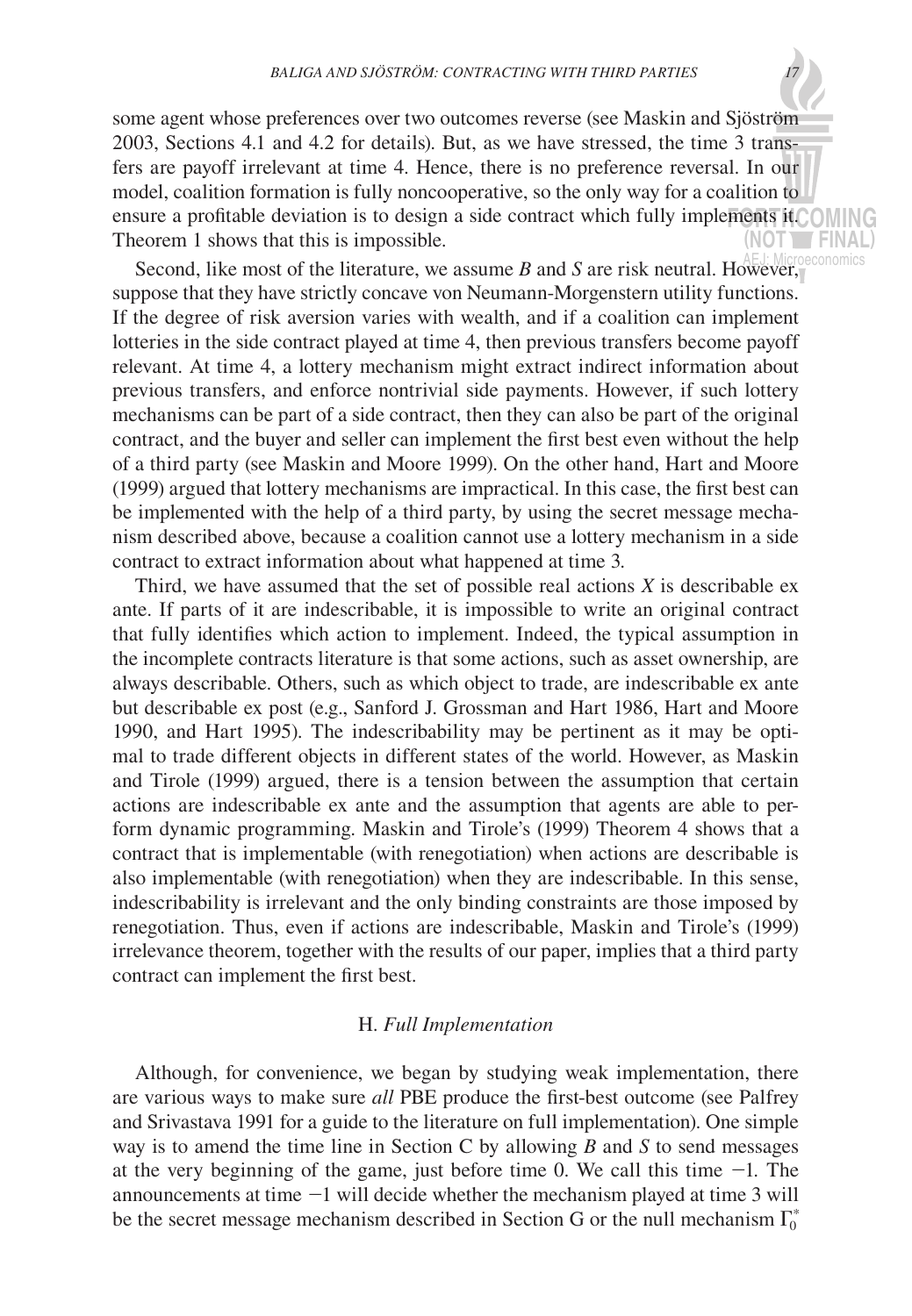described in Section E. (Recall that  $\Gamma_0^*$  has no messages, and always recommends  $x_{\emptyset}$ and no transfers.) The other parts of the time line, such as the secret side contracting at time 0, are unchanged.

Specifically, the augmented secret message mechanism works as follows. At time  $-1$ , *B* and *S* announce nonnegative integers simultaneously. These announcements COMING are also secret and hence unverifiable. There are two cases are also secret and hence unverifiable. There are two cases. AEJ: Microeconomics

**Case 1.** Suppose someone announces a strictly positive integer at time  $-1$ . Then there are no messages and no transfers at time 3, and the outcome produced in period  $3$  is  $x_{\emptyset}$ . That is, they play the null mechanism at time 3. However, the player who announces the highest integer receives a cash payment from his trading partner at time  $-1$ <sup>15</sup> If the player with the highest integer is *B*, then *S* must pay *B* the amount

(10) 
$$
\tau_B = B^*(t_B^*) - B_{\emptyset}.
$$

That is, the transfer equal to the difference between *B*'s first-best payoff and the payoff from playing the null mechanism. Similarly, if the player with the highest integer is *S*, then *B* must pay *S* the amount

$$
\tau_S = S^*(t_S^*) - S_\emptyset.
$$

Thus, in case 1, the payoffs will be the same as under the null mechanism, with the time  $-1$  transfers added on. Notice that in this case, side contracting is moot.

**Case 2.** Suppose both *B* and *S* say 0 at time  $-1$ . Then the game unfolds just as described in Section G. Thus, at time 3 the secret message mechanism described in Section G is operated. That is, at time 3, the buyer and the seller make simultaneous announcements of the state, and the outcome is determined according to rules 1 and 2 described in Section G. In this case, the side contracting possibilities at time 0 are nontrivial.

THEOREM 2: *The game induced by the augmented secret message mechanism fully implements the first-best outcome in perfect Bayesian equilibrium.*

We prove this theorem by proving two claims.

**Claim 1.** There exists a PBE of the game induced by the augmented secret message mechanism, where the outcome is first best.

# PROOF OF CLAIM 1:

The equilibrium strategies specify that both *B* and *S* say 0 at time  $-1$ *.* After both have said 0, the equilibrium strategies are isomorphic to those described in Section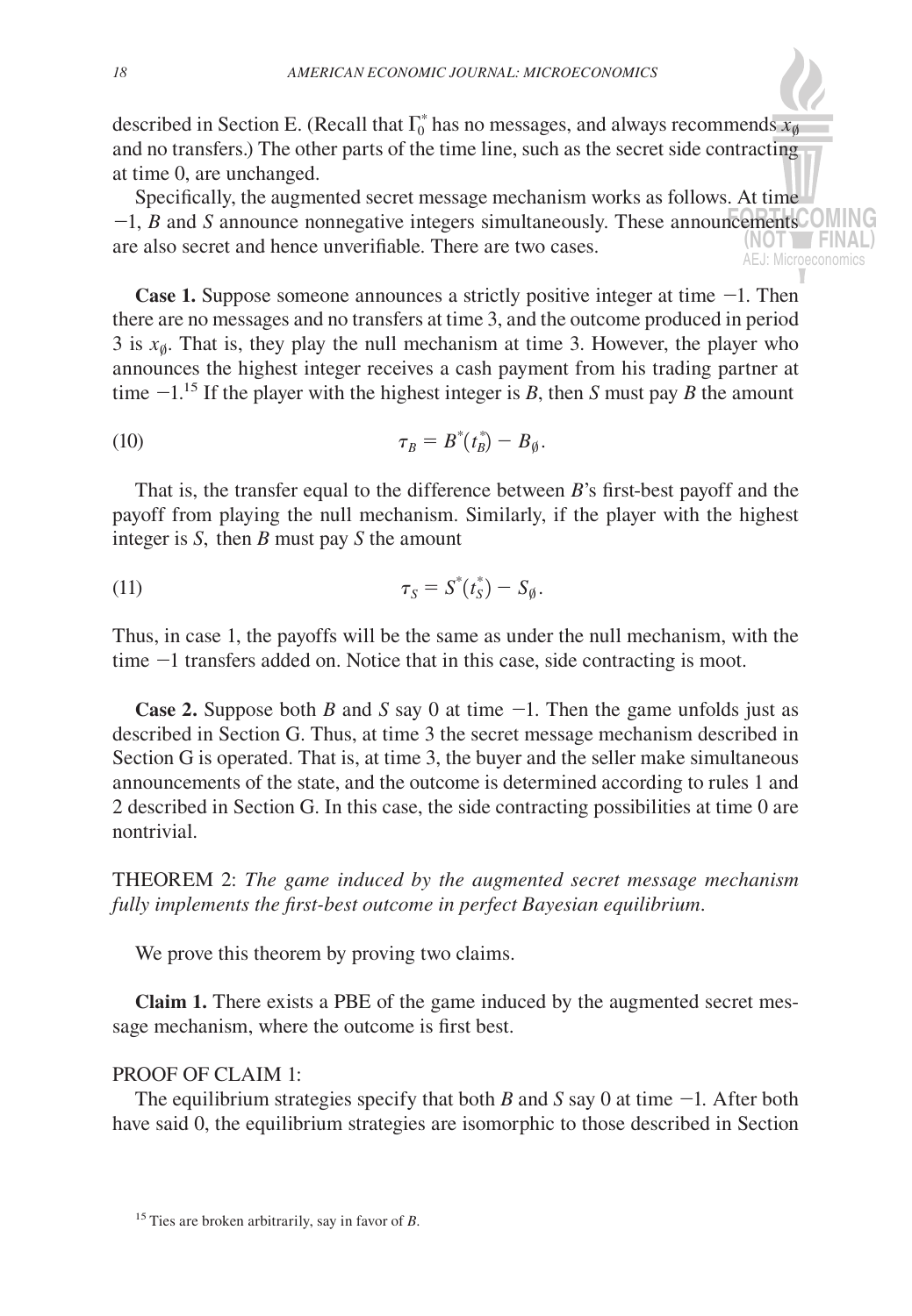G. Thus, by the arguments in that section, there exists a continuation equilibrium that produces the first-best outcome.

If some player should say anything else than 0 at time  $-1$ , then they play a continuation equilibrium induced by the null mechanism. In this continuation equilibrium, *B*'s expected payoff is  $B_{\emptyset}$  plus whatever transfer is received at time  $-1$ , and *S*'s OMING rium, *B*'s expected payoff is  $B_{\emptyset}$  plus whatever transfer is received at time  $-1$ , and *S*'s OMING expected payoff is  $S_{\emptyset}$  plus whatever transfer is received at time  $-1$ . But at time  $\Pi_{1}$ , **FINAL** either *S* pays  $\tau_B$  to *B* or *B* pays  $\tau_S$  to *S*. If *S* pays  $\tau_B$  to *B*, then *B*'s expected payoff is  $B_{\emptyset}^{\text{reconomimes}}$  $+ \tau_B = B^*(t_B^*)$ , from (10). Thus, *B* gets exactly  $B^*(t_B^*)$ , which is what he would get if both had said 0 (and *S* gets less than  $S^*(t_s^*)$  because the total surplus will be less than first best). Similarly, if *B* pays  $\tau_s$  to *S* then neither agent is better off than he would be if both had said 0. It follows that neither *B* nor *S* has any incentive to deviate and say anything else than 0 at time  $-1$ . This proves claim 1.

**Claim 2.** All PBE produce the first-best outcome.

# PROOF OF CLAIM 2:

The buyer and seller can guarantee themselves the payoffs  $B^*(t_B^*)$  and  $S^*(t_S^*)$ , respectively, by announcing a high integer at time  $-1$ . Therefore, in any PBE, the payoffs must be at least this high. They cannot be strictly greater, since the third party never pays. Thus, in all PBE, the payoffs must be at the first-best level. This proves Claim 2.16

#### **II. Moral Hazard in Teams**

A team consists of two agents, *B* and *S*. At time 1, *B* and *S* choose effort levels  $b \ge$ 0 and  $s \ge 0$ , respectively. Neither agent observes the other agent's effort. However, the team's total output  $x \in \mathbb{R}$  is publicly observable. Output is a deterministic function of effort,  $x = x(b, s)$ . For simplicity there is no stochastic shock (it could easily be added). Assume  $x(b, s)$  is increasing, concave, and differentiable. The two main differences, compared to Section I, is the unobservability of *b* and *s*, and the fact that the verifiable outcome *x* is a function of *b* and *s* (in Section I, *x* was a real action implemented by the original judge).

Each agent is risk neutral. *B*'s cost of effort is  $\varphi_B(b)$ , and *S*'s cost of effort is  $\varphi_S(s)$ . Each  $\varphi$ <sub>*i*</sub> is increasing, differentiable, and strictly convex, and  $\varphi$ <sub>*i*</sub>(0) = 0. The firstbest action profile is

$$
(b^*_s{}^*) \equiv \underset{(b,s)\geq 0}{\arg\max} \{x(b,s) - \varphi_B(b) - \varphi_S(s)\}.
$$

<sup>&</sup>lt;sup>16</sup> Our result would go through if the integer game is played out between time 0 and time 1. Indeed, Claim 2 goes through because *B* and *S* can refuse to sign all side contracts and announce a high integer between time 0 and time 1, and guarantee themselves  $B^*(t_B^*)$  and  $S^*(t_S^*)$ , respectively. To prove Claim 1, we construct an optimal PBE as follows. At time 0, no side contract is proposed. If the players have not joined any coalition at time 0, they both announce 0 in the integer game and then play as described in Section G. There is no incentive to trigger the integer game. If a side contract is offered, say to *B*, for it to be accepted it must give *B* more than  $B(t_B^*)$  and, for it to be offered, it must give *T* more than 0. If the integer game is not triggered, this is impossible (see the proof of Theorem 1). But if the integer game is triggered, the coalition of *B* and *T* can generate at most a payoff of  $B(t_B^*)$ and this cannot make them both strictly better off. Hence, Claim 1 also goes through.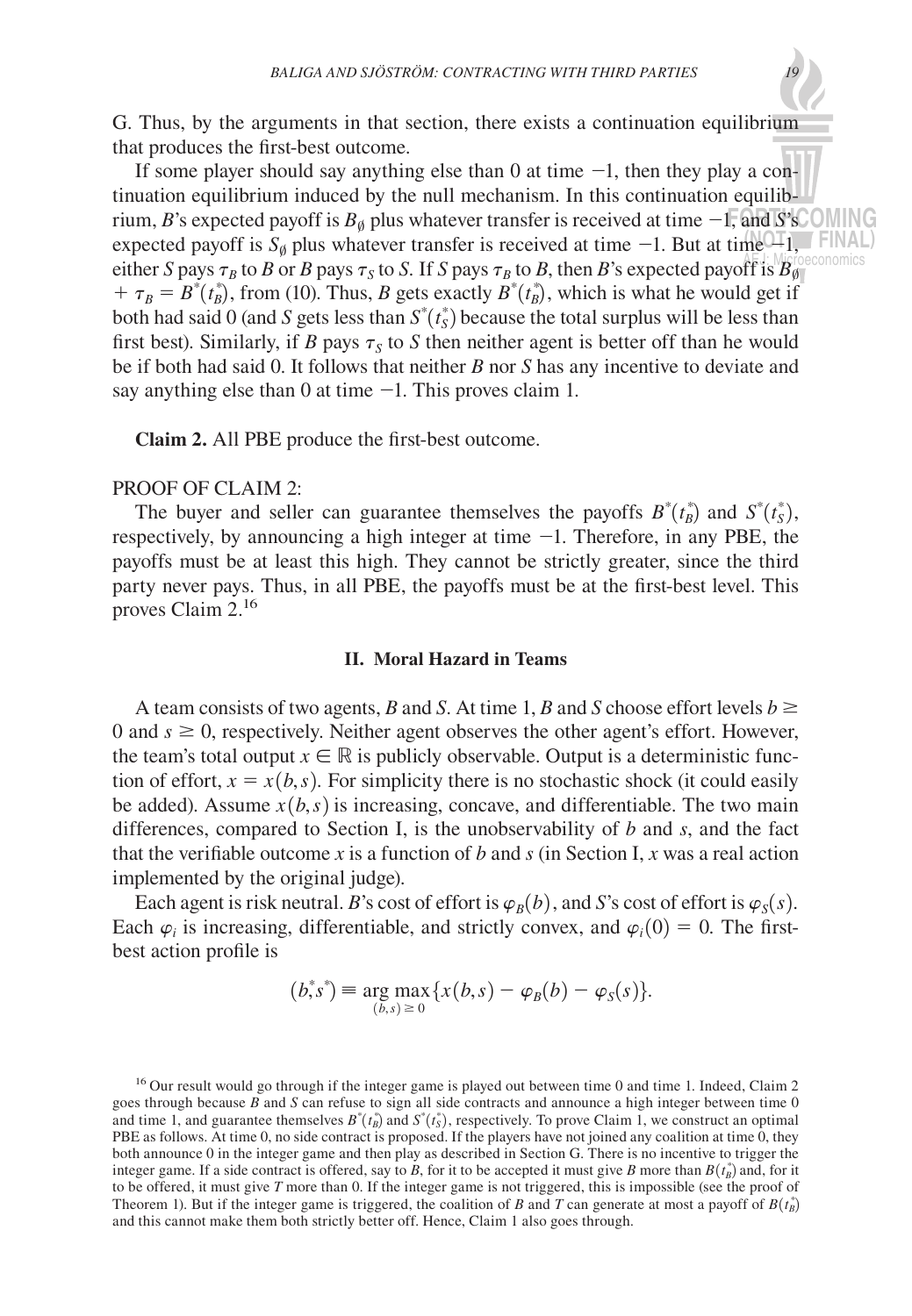The first-best solution specifies effort levels  $(b^*_s s^*)$  and transfers  $t^*_B$  and  $t^*_S$ , such that  $t_B^* + t_S^* = x(b^* \cdot s^*)$ . For the problem to be nontrivial, we assume  $b^* > 0$  and  $s^* > 0$ 0*.* Individual rationality requires

> **FORTHCOMING**<br>KNOT FINAL) AEJ: Microeconomics

$$
(12)\qquad \qquad B^* \equiv t_B^* - \varphi_B(b^*) \ge 0
$$

and

(13) 
$$
S^* = t_S^* - \varphi_S(s^*) \ge 0.
$$

If there is no message game, then, as in Holmström's (1982) pioneering article, the original contract simply specifies transfers as a function of output *x*. Since ex post inefficient outcomes are renegotiated, it suffices to consider contracts that satisfy budget balance, that is  $t_B(x) + t_S(x) = x$  for all *x*. The budget-balance condition implies that it is impossible to implement the first-best without a third party (Holmström 1982). However, suppose there is a third party *T* who does not exert effort, does not observe any agent's effort, and whose transfer is  $t_T(x)$ . The budgetbalance condition becomes  $t_B(x) + t_S(x) + t_T(x) = x$ . If there is no side contracting then the first-best can be implemented by the following contract. For  $i \in \{B, S\}$ , let

(14) 
$$
t_i(x) = \begin{cases} t_i^* \text{ if } x \geq x(b_i^*s^*) \\ 0 \text{ if } x < x(b_i^*s^*) \end{cases}.
$$

The third party's transfer is  $t_T(x) \equiv x - t_B(x) - t_S(x)$ . This contract (weakly) implements  $(b^*, s^*)$  when side contracting is not possible (Holmström 1982). However, side contracting compromises this particular contract (Eswaran and Kotwal 1984). We now consider how side contracting impacts other kinds of contracts, including those that ask for messages.

The time line is similar to the one described in Section C. Thus, at time 0, there is a coalition-formation game where *T* can make a proposal to some player  $i \in \{B, S\}$ to form coalition  $C = \{i, T\}$ . The proposal specifies a set of side-contracting mechanisms  $\{\Gamma_{C}(x)\}_{x\in\mathbb{R}}$ . At time 1, agents *B* and *S* choose effort levels *b* and *s*, and joint output  $x = x(b, s)$  is realized. Agent *i*'s effort is not observed by anyone except agent *i*, but the output *x* is observed publicly and verifiable by outsiders. At time 2, nothing happens (there is no stochastic shock).

At time 3, the original mechanism  $\Gamma_0$  is played out among the original parties. The mechanism specifies a message space  $M_i$  for each player  $i \in \{B, S, T\}$ . For each message profile  $m \in M_B \times M_S \times M_T$  and output  $x \in \mathbb{R}$ , the transfers are  $(t_B(m, x))$ ,  $t_S(m, x)$ ,  $t_T(m, x)$ ). We require  $t_B(m, x) + t_S(m, x) + t_T(m, x) = x$  for all *x*.

At time 4, nothing happens if no coalition was formed at time 0*.* However, if a coalition *C* was formed, then the side contract  $\Gamma_c(x)$  is played out among the coalition (where *x* is the output realized at stage 1). The side contract  $\Gamma_c(x)$  specifies a message space  $M_i^C(x)$  for each player  $i \in C$ . For each message profile  $m^C \in \times_{i \in C} M_i^C(x)$  and output *x*,  $\Gamma_c(x)$  specifies transfers  $(t_i^C(m, x))_{i \in C}$ . Here,  $t_i^C = t_i^C(m, x)$  is a monetary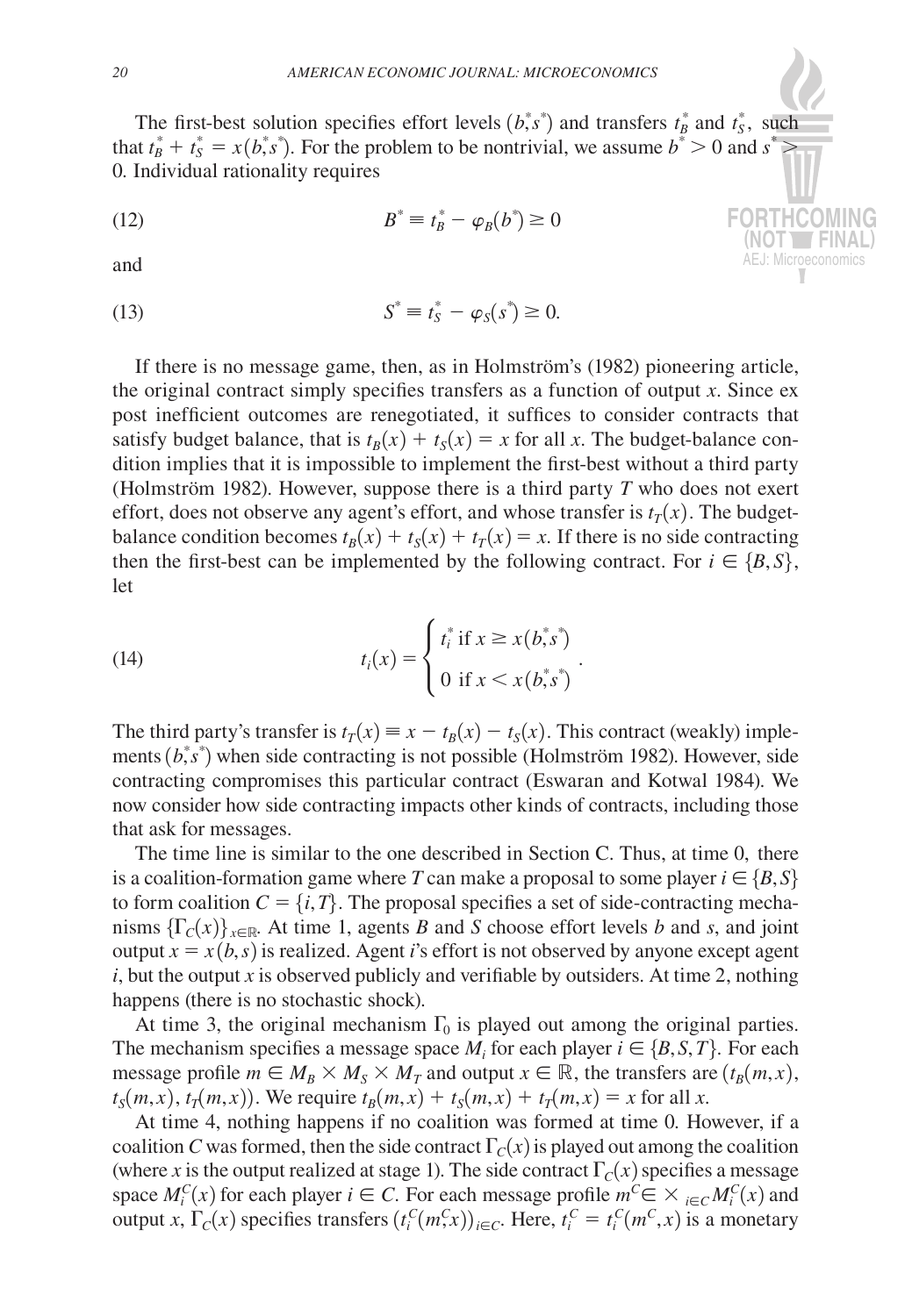payment that agent  $i \in C$  receives when messages  $m^C$  are sent at time 4, and *x* is the team output. Finally, at time 5, there is no scope for renegotiation because the budget is balanced and there is no real decision to be made.

An effort profile  $(b, s)$  is (weakly) implementable if there is an original mechanism  $\Gamma_0$  such that the induced game  $G(\Gamma_0)$  has a PBE where the effort levels are OMING (*b, s*). Since effort is unobserved, intuition suggests that the message game at time  $(b, s)$ . Since effort is unobserved, intuition suggests that the message game at time  $\Box$ FINAL  $\overline{3}$  is redundant. This intuition is incorrect, however. To see this, we first consider implementation without message games ( $M_B = M_S = M_T = \emptyset$ ). We will show that in this case the third party plays no useful role. This generalizes Eswaran and Kotwal's (1984) result in a way reminiscent of footnote 20 in Hart and Moore (1988).

THEOREM 3: *If we restrict attention to original contracts without messages, then introducing a third party does not expand the set of implementable effort profiles.*

To prove the theorem, suppose there is a third party *T*, and the effort profile  $(\hat{b}, \hat{s})$ is implemented by  $\Gamma_0$  without messages. We show that  $(\hat{b}, \hat{s})$  can also be implemented without a third party. There are two cases depending on whether or not a side contract is in force in equilibrium.

**Case 1:** The PBE of  $G(\Gamma_0)$  which implements  $(\hat{b}, \hat{s})$  is such that, in equilibrium, a side contract is in force. To be specific, suppose coalition  $C = \{B, T\}$  forms with side contract  $\{\Gamma_{C}(x)\}\mathcal{F}_{x\in\mathbb{R}}$ .

Notice that *S* will maximize his payoff only if, for all  $s' \ge 0$ ,

(15) 
$$
t_{S}(x(\hat{b},\hat{s})) - \varphi_{S}(\hat{s}) \geq t_{S}(x(\hat{b},s')) - \varphi_{S}(s').
$$

If *B* rejects *T*'s proposal, his payoff is sure to be

$$
\mu \equiv \max_{b \geq 0} \{ t_B(x(b, \hat{s})) - \varphi_B(b) \}.
$$

Indeed, *S* does not observe the side contract, hence his choice of  $\hat{s}$  is independent of it. Since *B* will accept any proposal that gives him more than  $\mu$ , in fact, *B*'s equilibrium payoff must be exactly  $\mu$ . The third party's equilibrium payoff must then be

(16) 
$$
t_B(x(\hat{b},\hat{s})) + t_T(x(\hat{b},\hat{s})) - \varphi_B(\hat{b}) - \mu.
$$

**Claim 1.** For all  $b' \geq 0$ ,

(17) 
$$
t_B(x(\hat{b},\hat{s})) + t_T(x(\hat{b},\hat{s})) - \varphi_B(\hat{b}) \ge t_B(x(b',\hat{s})) + t_T(x(b',\hat{s})) - \varphi_B(b').
$$

## PROOF OF CLAIM 1:

Suppose there is  $b' \ge 0$  such that (17) is violated. Suppose *T* deviates from the equilibrium by offering *B* the following side contract. If  $x = x(b,\hat{s})$ , then *T* pays *B* a side transfer  $\hat{t}_B$  such that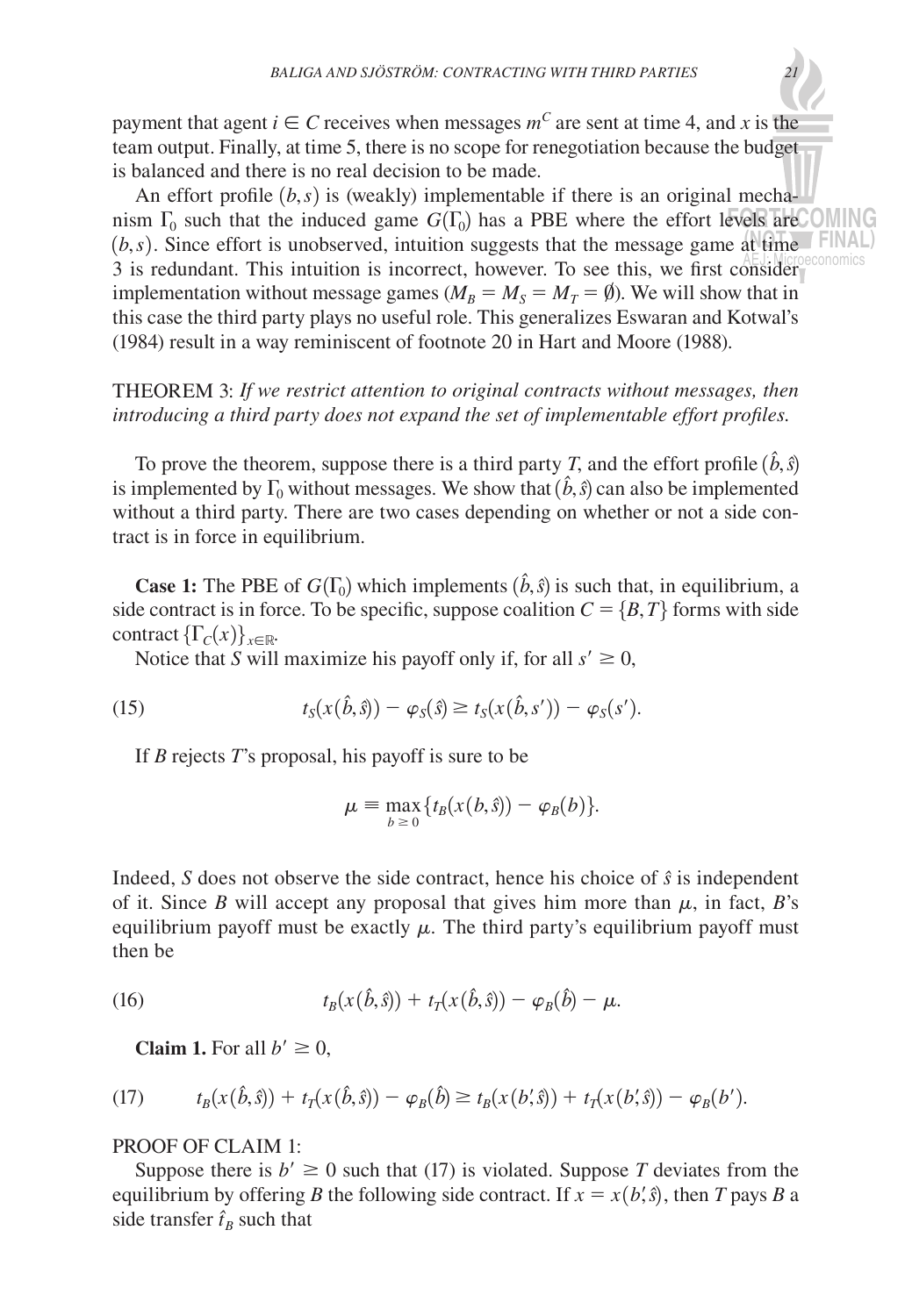(18) 
$$
t_B(x(b,\hat{s})) + \hat{t}_B - \varphi_B(b') = \mu + \varepsilon,
$$

where  $\varepsilon > 0$ . If  $x \neq x(b,\hat{s})$ , then *B* pays a big fine to *T*. (There are no messages in the side contract.) Since *B* only gets  $\mu$  by rejecting, (18) implies that the unique, sequentially rational response is to accept and choose *b'* so that the output is  $x(b,\hat{s})$ . Then COMING *T*'s payoff will be *T*'s payoff will be AEJ: Microeconomics

(19) 
$$
t_T(x(b',\hat{s})) - \hat{t}_B = t_B(x(b',\hat{s})) + t_T(x(b',\hat{s})) - \varphi_B(b') - (\mu + \varepsilon),
$$

where the equality uses (18). But, for small enough  $\varepsilon > 0$ , the violation of (17) implies that (19) is strictly greater than (16). Therefore, *T* is strictly better off by proposing the new side contract, contradicting the definition of PBE. This proves the claim.

Suppose we get rid of the third party, and any transfer that *T* would have received is added to *B*'s transfer, so *B*'s transfer is  $t_B(x) + t_T(x)$  for any *x*. Now (15) and (17) imply that this new mechanism implements  $(\hat{b}, \hat{s})$ , so, if case 1 applies, then the third party is useless.

**Case 2:** The PBE of  $G(\Gamma_0)$  which implements  $(\hat{b}, \hat{s})$  is such that, in equilibrium, no side contract is in force.

In this case, the proof of Claim 1 goes through, so for any  $b' \ge 0$ , (17) must hold. But then, just as in case 1, we can get rid of the third party. This completes the proof of Theorem 3.

Theorem 3 implies that, if the original contract does not include a message game, then the first best is unattainable, even if a third party is available. We now show that an original mechanism with a message game can implement the first best, as long as a third party is available. This particular mechanism,  $\Gamma_0$ , will be called the whistleblowing mechanism. In this mechanism, only *T* sends a message at time 3, with message space  $M_T = {\emptyset, \beta, \sigma}$ . Message  $\emptyset$  is interpreted as "stay quiet,"  $\beta$  is interpreted as "blow the whistle on agent *B*," and  $\sigma$  is interpreted as "blow the whistle on agent *S*." The message is observed by *B* and *S* but not by outsiders.

Recall that  $(t_B^*, t_S^*)$  are transfers which satisfy (12) and (13). The outcome function is as follows.

**Rule** 1. If  $x = x(b^* , s^*)$ , pay  $t_i = t_i^*$  to each  $i \in \{B, S\}$ , and set  $t_T = 0$ .

**Rule 2.** If  $x \neq x(b, s^*)$  and *T* reports  $\beta$ , then *B* is paid  $t_B = -2F$ , *T* is paid  $t_T = x + F$ , and *S* is paid  $t_s = F$ .

**Rule 3.** If  $x \neq x(b, s^*)$  and *T* reports  $\sigma$ , then *S* is paid  $t_S = -2F$ , *T* is paid  $t_T = x + F$ , and *B* is paid  $t_B = F$ .

**Rule 4.** If  $x \neq x(b, s^*)$  and *T* reports  $\emptyset$ , then pay  $t_T = x$  to *T*, and set  $t_B = t_S = 0$ .

The key idea is that if the output is not first best and the third party "blows the whistle" on someone, then that person is punished (by Rule 2 or Rule 3). If *B* and *S*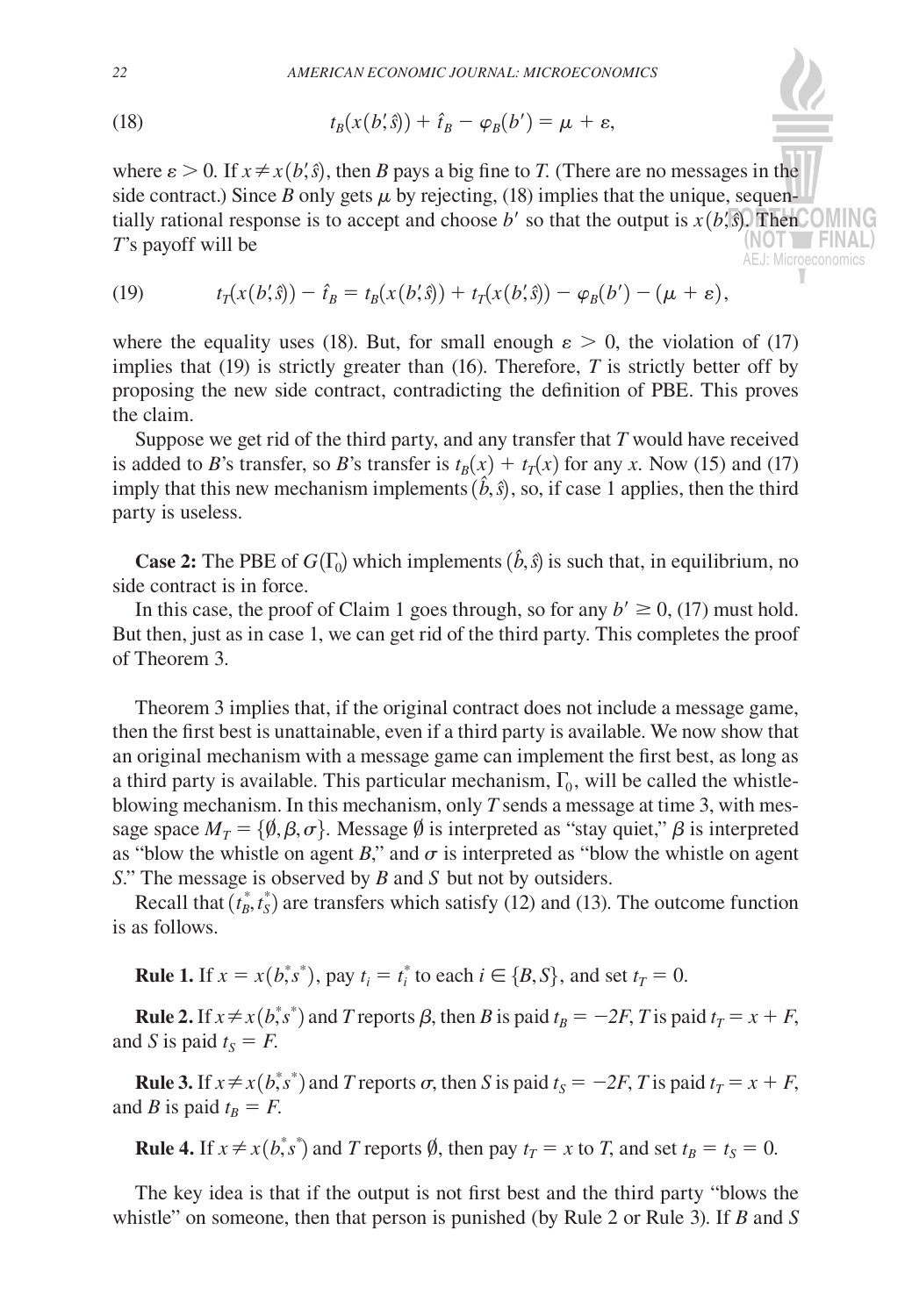expect that the third party will blow the whistle on them if they try to side contract with him, side contracting will be deterred. They will only want to accept the third party's proposal if the side contract can deter whistle blowing. Conversely, side contracting is prevented if every side contract induces a continuation equilibrium with whistle-blowing. **FORTHCOMING<br>(NOT FINAL)** 

# ${\rm THEOREM}$  4: *We can choose*  $F$  $>$  $0,$  *so that the game*  $G(\Gamma_{\!0})$  *has a perfect Bayesian*  $^{\circ}$  *conomics equilibrium which implements the first-best outcome.*

To prove the theorem, a PBE which implements the first-best outcome is constructed as follows. At time 0, *T*'s strategy specifies that no side contract is proposed. At time 1, any agent who has not signed a side contract sets effort at the first-best level. At time 3, *T* stays quiet if no side contract is in force.

Notice that the third party cannot effect the outcome by blowing the whistle on either agent as long as  $x = x(b^*, s^*)$  (by Rule 1). At time 1, Rules 1 and 4 imply that both agents want to choose the first-best actions, anticipating that a deviation will lead to the entire output being given to the third party. From this it follows that, if there is no side contract in force at time 0, then the proposed strategies are sequentially rational from time 1 on. The outcome is first-best by construction.

It remains to specify behavior after a time 0 deviation, where *T* proposes a side contract. To support the equilibrium, such a deviation should not be profitable. To be specific, suppose *T* makes a proposal to *B* (the argument is similar for a proposal to *S*). We construct the strategies so that if *B* accepts and coalition  $C = \{B, T\}$ forms, then either *B* or *T* will get no more than their equilibrium payoff. If *T* gets no more than zero, it is certainly not profitable for him to propose the coalition. If *B* gets no more than *B\** from joining the coalition, then we stipulate that his equilibrium strategy is to reject the proposal, and this behavior is certainly sequentially rational. Knowing that *B* will reject, it is again not profitable for *T* to make the proposal.

So suppose *B* accepts the proposal. The coalition  $C = \{B, T\}$  forms and a set of side-contracting mechanisms  $\{\Gamma_c(x)\}_{x \in x}$  is in force. *S* is unaware of a deviation and will play as described above, i.e., his effort is  $s^*$ . The equilibrium strategies need to specify how the coalition of *B* and *T* will behave in  $G(\Gamma_0)$  following the deviation. Moreover, strategies should be such that either  $B$  gets less than  $B^*$ , or  $T$  gets less than 0. Also, we specify, if possible, that *T* and *B* believe that *S* chose the effort  $s = s^*$  at time 1. In addition, if possible, *T* infers *B*'s effort from the joint output, assuming  $s = s^*$ . In other cases, i.e., if *x* is inconsistent with  $s = s^*$ , then we may leave the beliefs unspecified.

For a given *x*, the message game in the side contract cannot be used to (uniquely) extract truthful information about whether or not *T* blew the whistle in  $\Gamma_0$ . This argument is the same as in Section G. Since  $T$ 's message in  $\Gamma_0$  only changes the transfers, the strategic incentives in the side-contracting mechanism  $\Gamma_c(x)$  do not depend on it. That is, whistle-blowing does not induce any "preference reversal" at time 4. Hence, the side contract  $\Gamma_C(x)$  cannot be designed to (uniquely) extract information about whether or not *T* blew the whistle at time 3*.* By assumption, the side contract must induce *some* continuation equilibrium (*T* is not allowed to propose a badly behaved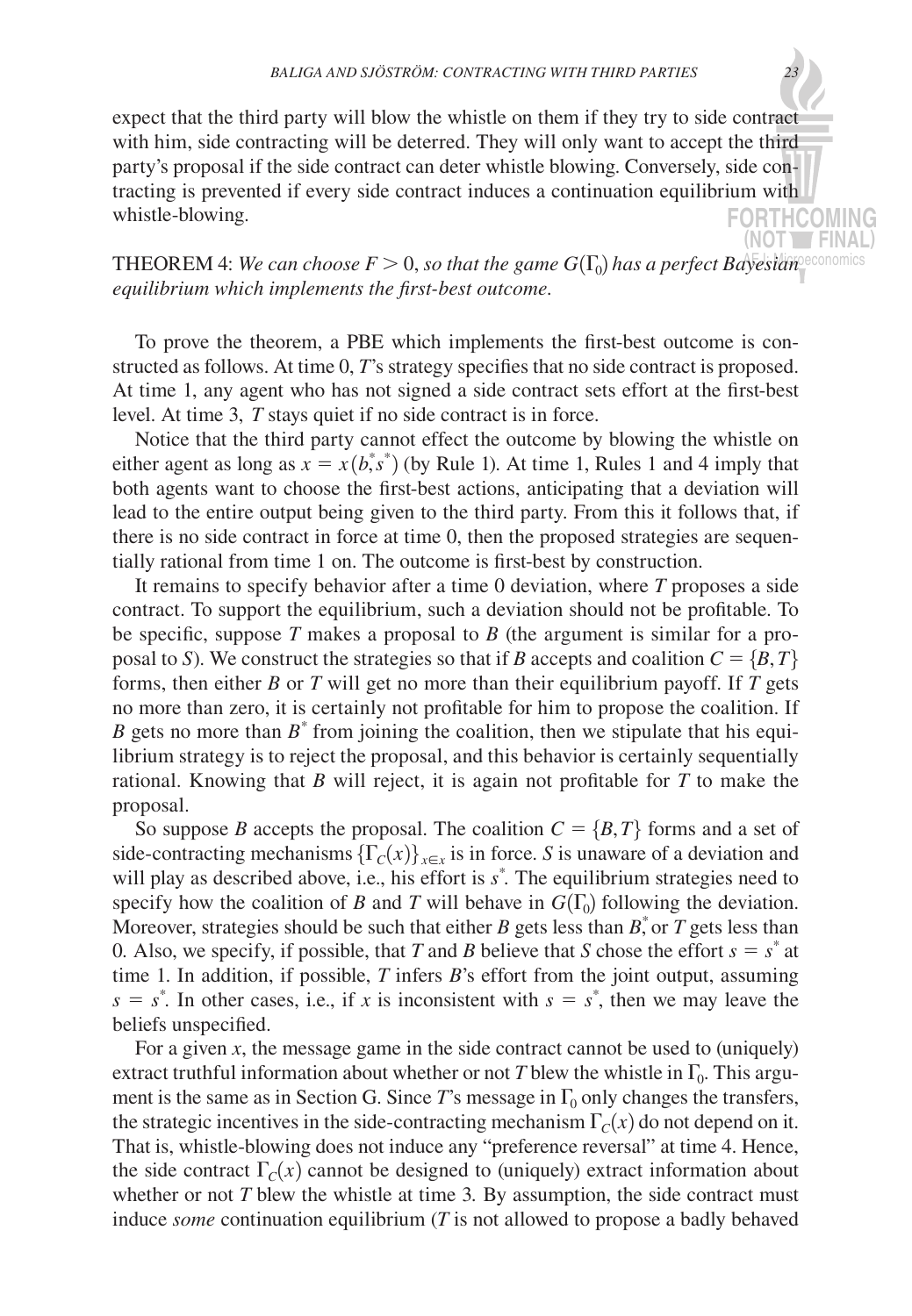contract that causes an existence problem). By the payoff-irrelevance argument, we may assume the continuation equilibrium strategies are such that the messages sent at time 4 by *B* and *T* only depend on *x*, not on whether or not *T* blew the whistle at time 3*.*

At time 3, we specify that *T* blows the whistle on *B*. As  $F > 0$ , this is sequentially COMING ional for *T*. rational for *T.*

Under this specification, if the coalition  $C = \{B,T\}$  forms, either Rule 1 or Rule  $\mathbb{R}^{\mathbb{N}}$ 2 will apply at time 3. In either case, if *F* is large enough, *S* will not get less than his equilibrium payoff *S\** . But then, at least one of the members of the coalition is not made strictly better off. As argued above, this implies that *T* does not gain by making the proposal. This completes the proof of Theorem 4.

The key to the equilibrium construction is the third party's behavior at time 3. He stays quiet at time 3 if no side contract is in force. But if he belongs to a coalition, then he blows the whistle on the other member of the coalition. In order to be assured of a profitable deviation, the agents should design a side contract where whistleblowing is punished, and therefore not attractive to *T*, in all continuation equilibria. However, this is impossible because blowing the whistle only triggers a monetary reward which is not "payoff relevant" at time 4. Thus, all side contracts *must* have a continuation equilibrium where whistle-blowing is *not* punished, and in such a continuation equilibrium, the third party may as well blow the whistle. We support the optimal PBE of  $G(\Gamma_0)$  by selecting the "whistle-blowing continuation equilibrium" whenever a coalition is formed. As before, full implementation of the first-best can be achieved by augmenting the mechanism.

#### **III. Concluding Comments**

The theory of mechanism design studies the question: given some desirable outcome, does there exist a mechanism (contract) which implements it? If information is complete, the answer is often yes, although the optimal contract is typically quite complex (see Maskin and Sjöström 2003). However, there is one case where even implementation with complete information is quite difficult. That is, when there are only two agents and they can renegotiate inefficient outcomes (Maskin and Moore 1999). This case is emphasized in contract theory. If a third party is added, then the problem of renegotiation is less severe, but collusion may be a problem. The key issue becomes, what variables are contractible for a colluding subcoalition? To address this issue, a natural starting point is a symmetry assumption—the grand coalition and all subcoalitions have access to the same contracting technology. The symmetric case is intermediate between the two polar cases of no side contracting and perfect side contracting that have been prominent in the literature.

For collusion to be a problem, the collusive activity (including messages and side payments) must take place behind closed doors. It cannot be verifiable information for the judge who supervises the original contract, otherwise, he could punish the colluders. By symmetry, the original judge should be able to conduct his proceedings behind closed doors. Therefore, messages and cash transfers exchanged under the original contract are not verifiable information for the judge who supervises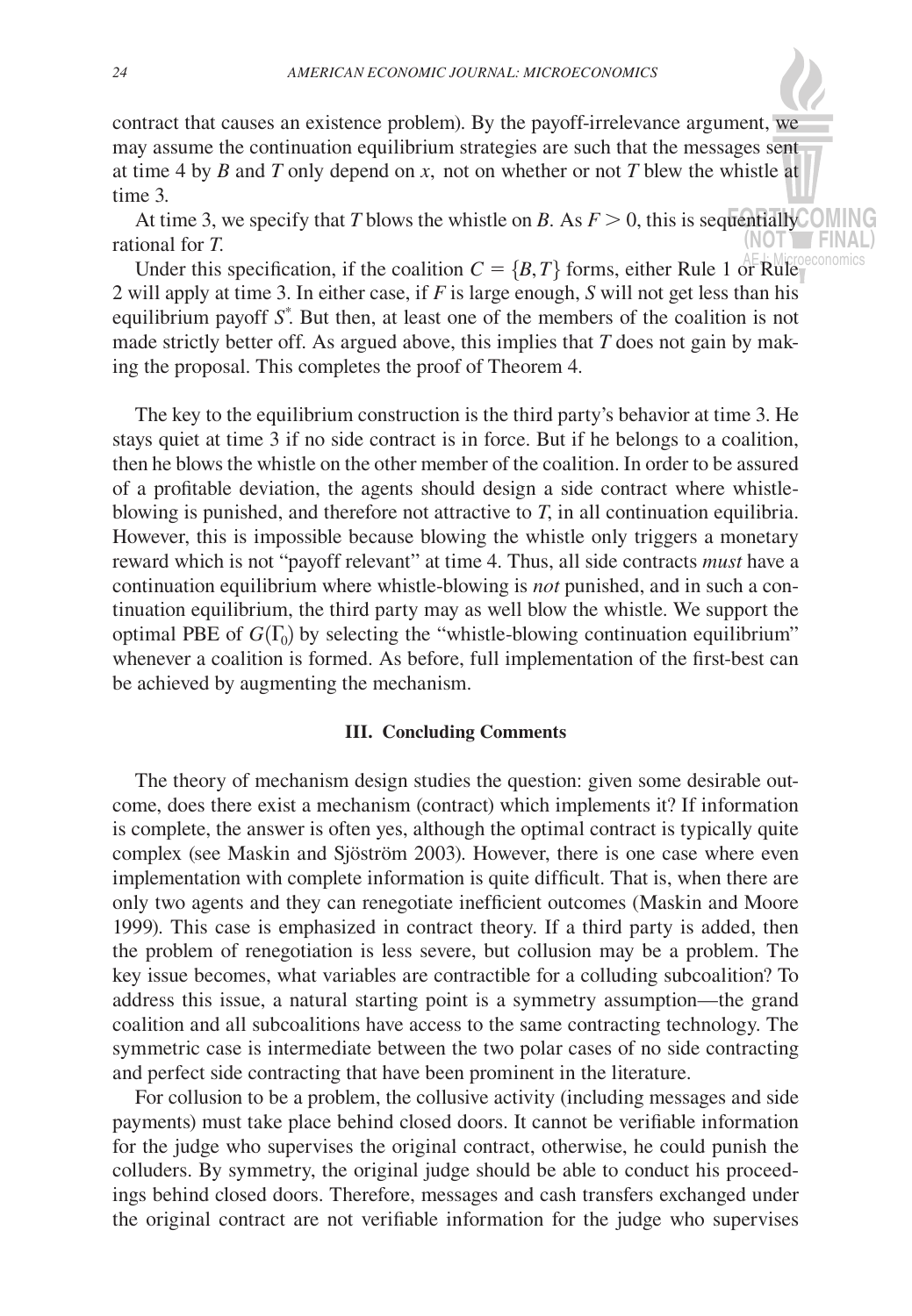the side contract. But this puts severe constraints on the ability to collude. We have shown that, as a consequence, the first best can be implemented in two well-known models, the buyer-seller model and the moral hazard in teams model.

Our results seem to suggest that collusion may not matter too much, and there may be no inefficiencies caused by "hold up." Notice, however, that we make some strong be no inefficiencies caused by "hold up." Notice, however, that we make some strong UMING (but common) assumptions. We assume the original contract can impose large fines **FINAL**) on the buyer and seller. In reality, fines may be restricted due to wealth constraints and limited liability. Adding limited liability constraints to the original contracting problem would make implementation harder. Of course, symmetry recommends imposing the same constraints on side contracting, as in Baliga and Sjöström (1998). We also assume the seller and the buyer have complete information about the true state of the world. If this assumption is dropped, the original contract is subject to incentive-compatibility constraints. Again, symmetry recommends imposing incentive-compatibility constraints also on side contracts, as in Laffont and Martimort (1997, 2000). Future research might reveal the exact circumstances where collusion matters, where contracts are optimally "incomplete," and where the hold-up problem cannot be fully resolved.

#### **REFERENCES**

- **Abreu, Dilip, and Arunava Sen.** 1991. "Virtual Implementation in Nash Equilibrium." *Econometrica*, 59(4): 997–1021.
- **Aghion, Philippe, Mathias Dewatripont, and Patrick Rey.** 1994. "Renegotiation Design with Unverifiable Information." *Econometrica*, 62(2): 257–82.
- **Baliga, Sandeep, and Tomas Sjöström.** 1998. "Decentralization and Collusion." *Journal of Economic Theory*, 83(2): 196–232.
- **Brusco, Sandro.** 1997. "Implementing Action Profiles When Agents Collude." *Journal of Economic Theory*, 73(2): 395–424.
- **Celik, Gorkem.** 2007. "Mechanism Design with Collusive Supervision." Unpublished.
- **Che, Yeon-Koo, and Donald B. Hausch.** 1999. "Cooperative Investments and the Value of Contracting." American Economic Review, 89(1): 125–47.
- **Che, Yeon-Koo, and József Sákovics.** 2004. "A Dynamic Theory of Holdup." *Econometrica*, 72(4): 1063–1103.
- **Edlin, Aaron S., and Stefan Reichelstein.** 1996. "Holdups, Standard Breach Remedies, and Optimal Investment." *American Economic Review*, 86(3): 478–501.
- **Eswaran, Mukesh, and Ashok Y. Kotwal.** 1984. "The Moral Hazard of Budget-Breaking." *RAND Journal of Economics*, 15(4): 578–81.
- **Felli, Leonardo.** 1996. "Preventing Collusion through Discretion." Unpublished.
- **Grossman, Sanford J., and Oliver D. Hart.** 1986. "The Costs and Benefits of Ownership: A Theory of Vertical and Lateral Integration." *Journal of Political Economy*, 94(4): 691–719.
- **Hart, Oliver D.** 1995. *Firms, Contracts and Financial Structure*. Oxford: Oxford University Press.
- **Hart, Oliver D., and John H. Moore.** 1988. "Incomplete Contracts and Renegotiation." *Econometrica*, 56: 755–85.
- **Hart, Oliver D., and John H. Moore.** 1990. "Property Rights and the Nature of the Firm." *Journal of Political Economy*, 98(6): 1119–58.
- **Hart, Oliver D., and John H. Moore.** 1999. "Foundations of Incomplete Contracts." *Review of Economic Studies*, 66(1): 115–38.
- **Holmström, Bengt R.** 1982. "Moral Hazard in Teams." *Bell Journal of Economics*, 13(2): 324–40.
- **Laffont, Jean-Jacques, and David Martimort.** 1997. "Collusion under Asymmetric Information." *Econometrica*, 65(4): 875–911.
- **Laffont, Jean-Jacques, and David Martimort.** 2000. "Mechanism Design with Collusion and Correlation." *Econometrica*, 68(2): 309–42.
- **Maskin, Eric, and John H. Moore.** 1999. "Implementation and Renegotiation." *Review of Economic Studies*, 66(1): 39–56.